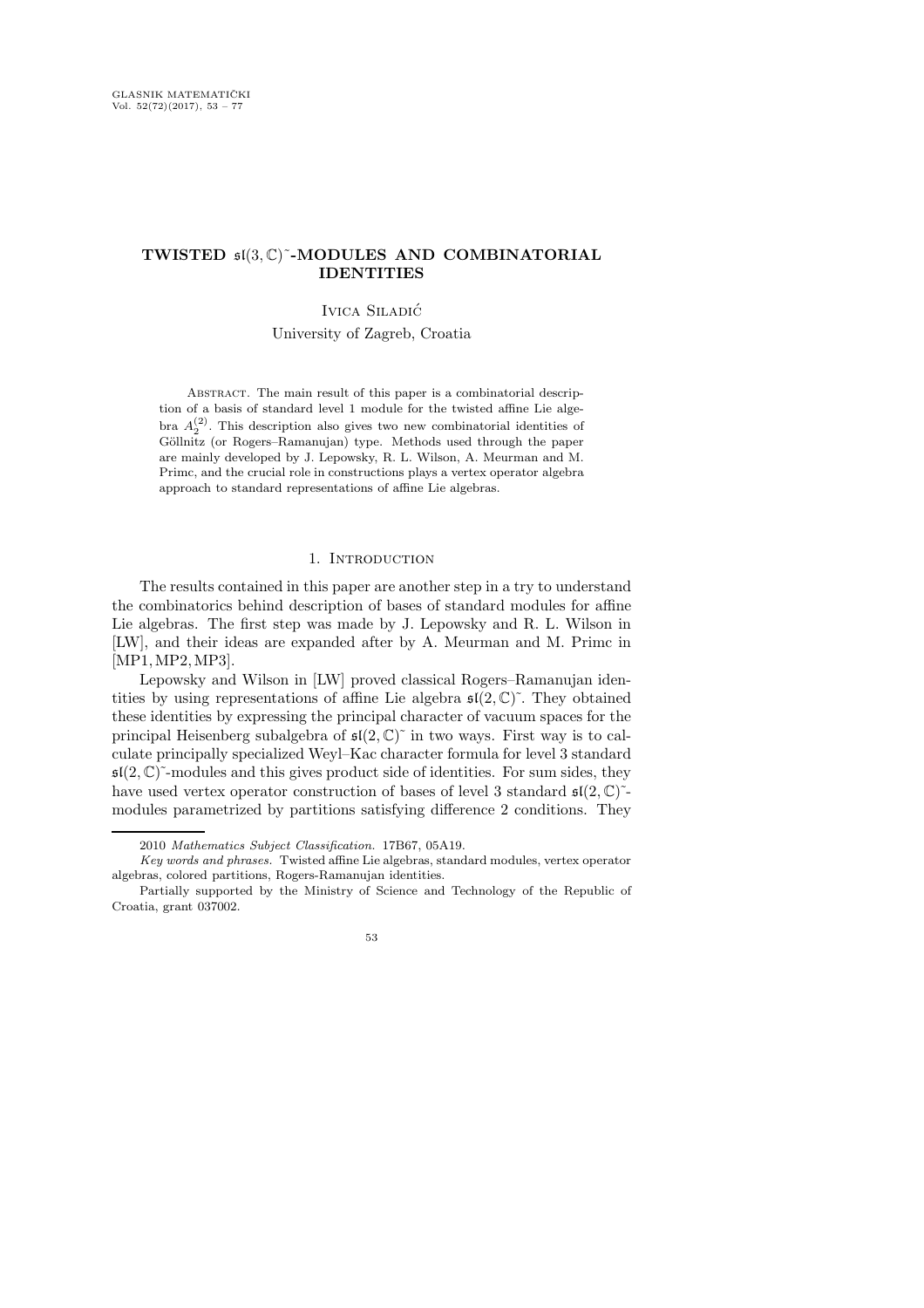have also constructed combinatorial bases for modules of higher levels but without proof of linear independence, which was given after by Meurman and Primc in [MP1].

Capparelli used similar ideas in [C], this time for twisted affine Lie algebra  $A_2^{(2)}$  in principal picture and its level 3 standard modules, and he obtained two new Rogers–Ramanujan type identities which were not known before.

Meurman and Primc gave in [MP2] a combinatorial description of bases of all standard  $\mathfrak{sl}(2,\mathbb{C})^{\sim}$ -modules by using their "annihilating fields". These are obtained as vertex operators associated to elemens from some finite– dimensional  $\mathfrak{sl}(2,\mathbb{C})$ -module R in the vertex operator algebra  $N(k\Lambda_0)$ . For Verma module  $M(\Lambda)$  with integral dominant  $\Lambda$ , the maximal submodule  $M^1(\Lambda)$  can be written as

(1.1) 
$$
M^{1}(\Lambda) = \bar{R}M(\Lambda), \quad L(\Lambda) = M(\Lambda)/M^{1}(\Lambda),
$$

where  $\bar{R}$  is the space of all coefficients of vertex operators associated to elements from R. The idea they have used was to give a combinatorial description of the character of standard module  $L(\Lambda)$  from the (easily described) character of Verma module  $M(\Lambda)$  and a combinatorial basis of  $M^1(\Lambda)$  obtained from (1.1).

If  $v_{\Lambda} \in M(\Lambda)$  is a highest weight vector, then a spanning set for  $M^1(\Lambda)$ can be obtained from (1.1) in a form

(1.2) 
$$
rx_1x_2\cdots x_nv_{\Lambda}, \ \ r\in\bar{R}, \ x_i\in\mathfrak{sl}(2,\mathbb{C})^{\tilde{}}.
$$

By fixing a basis for  $\mathfrak{sl}(2,\mathbb{C})^{\sim}$  we may construct the corresponding monomial basis  $P$  of the symmetric algebra  $S(\mathfrak{sl}(2,\mathbb{C})^{\sim})$ . Elements from  $P$  parametrize a monomial basis in the universal enveloping algebra  $U(\mathfrak{sl}(2,\mathbb{C})^{\sim})$  such that  $\pi =$  $x_1 \cdots x_n \in \mathcal{P}$  corresponds to a basis element  $u(\pi) = x_1 \cdots x_n \in U(\mathfrak{sl}(2,\mathbb{C})^{\sim}).$ The elements  $\pi \in \mathcal{P}$  are interpreted as colored partitions.

A basis for the space of "relations"  $\overline{R}$  can also be parametrized with elements from  $P$  in a way that for  $r \in \overline{R}$  we may write

$$
r = u(\rho) + \sum_{\pi \succ \rho} c_{\pi} u(\pi),
$$

where  $\preccurlyeq$  is a suitable linear order on  $P$ , and  $\rho$  is the smallest partition that appears in the corresponding vertex operator coefficient. Partition  $\rho$  is called the leading term of r and is denoted by  $\ell(r) = \rho$ . A basis for  $\bar{R}$  is then the set  $\{r(\rho) \mid \rho \in \ell^t(\bar{R})\}$ , where  $\ell^t(r(\rho)) = \rho$ .

The spanning set (1.2) can then be reduced to the spanning set of the form

(1.3) 
$$
r(\rho)u(\pi)v_{\Lambda}, \ \ \rho \in \ell \mathfrak{k}(\bar{R}), \ \pi \in \mathcal{P}.
$$

Further reducing of this spanning set to a basis for  $M^1(\Lambda)$  involves finding a linear relations between vectors of the form  $r(\rho)u(\pi)v_{\Lambda}$ , and these are called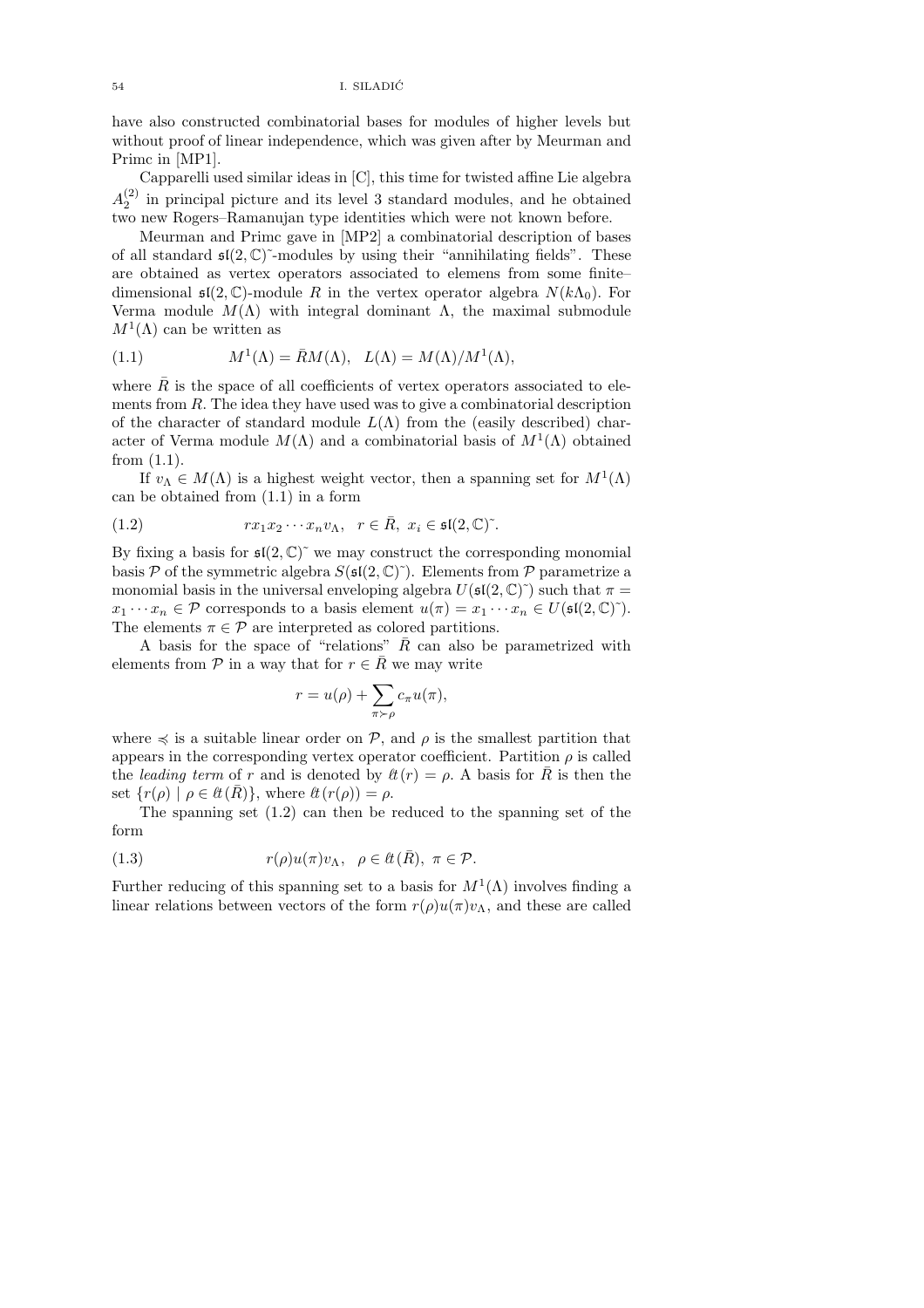relations among relations. Meurman and Primc explicity constructed required relations, thus obtaining combinatorial description of a basis of  $M^1(\Lambda)$ .

In [MP3] they have used similar ideas to construct combinatorial basis for the basic  $\mathfrak{sl}(3,\mathbb{C})^{\sim}$ -module. One of the difficulties that they have encountered was the lack of finding enough relations among relations for vectors (1.3) parametrized by leading terms  $\ell(\bar{R})$ , and they were forced to use a kind of Gröbner base theory to correctly describe a basis for  $M^1(\Lambda)$ .

In this work I tried to apply the same ideas to the twisted affine Lie algebra  $A_2^{(2)}$  in homogeneous picure and its basic module. Based on the work of J. Borcea ([Bo]), we get analogue of annihilating fields in twisted case. Borcea started from the universal vertex operator algebra  $N(k\Lambda_0)$  associated to the (untwisted) affine Lie algebra  $\tilde{\mathfrak{g}}$  (in our case  $\tilde{\mathfrak{g}} = \mathfrak{sl}(3, \mathbb{C})^{\sim}$ ) and by using VOA module theory he described relations  $\bar{R}^{\sigma}$  of standard modules for twisted Lie algebra  $\tilde{\mathfrak{g}}[\sigma]$  (in our case  $\tilde{\mathfrak{g}}[\sigma] = A_2^{(2)}$ ) as coefficients of twisted vertex operators defined on twisted module for VOA  $N(k\Lambda_0)$ . By almost literally applying Meurman and Primc technique we can find a "correct" ordered basis of  $\mathfrak a$ (subsection 2.2), the set of leading terms  $\ell(\bar{R}^{\sigma})$  (Lemma 2.1) and a spanning set of the form (1.3) for the maximal submodule  $M^1(\Lambda)$  of Verma module  $M(\Lambda)$  for twisted algebra  $A_2^{(2)}$ .

On the other hand, relations among relations were impossible to construct using similar procedures as in [MP2] and [MP3]. The problem is that the space of required relations among relations carries no representation structure for finite dimensional g and therefore it is very difficult to analyze.

The solution was to generate relations among relations as coefficients of tensor product of vertex operators associated to elements from the kernel of the map

$$
\Phi: N(k\Lambda_0)\otimes \bar{R}\mathbf{1}\to N(k\Lambda_0),\ \ \Phi(u\otimes v)=u_{-1}v.
$$

Primc described in [P1] and [P2] the structure of finite dimensional gsubmodules of  $N(k\Lambda_0) \otimes N(k\Lambda_0)$  that generate kernel of the map  $\Phi$ , and moreover he obtained sufficient conditions for corresponding vertex operator coefficients to represent all required relations among relations.

Applying this results to our special case, we encounter the problem of determining the injectivity of the map

(1.4) 
$$
u \otimes v \mapsto \operatorname{Res}_{z} z^{n+\operatorname{wt}(u \otimes v)} Y^{\sigma}(u, z) \otimes Y^{\sigma}(v, z)
$$

defined on a certain subspace of ker  $\Phi$ , for an arbitrary  $n \in \frac{1}{T} \mathbb{Z}$  (the order of automorphism is  $|\sigma| = T$ ). By using loop module structure of  $\overline{R}^{\sigma}$  we are able to determine the structure of the space of coefficients (1.4), which finally leads to a calculation of required dimension of relations among relations (subsection 2.3).

As a final result, we obtained combinatorial description of a basis of the basic module for twisted affine Lie algebra  $A_2^{(2)}$  (Theorem 2.1). Suitably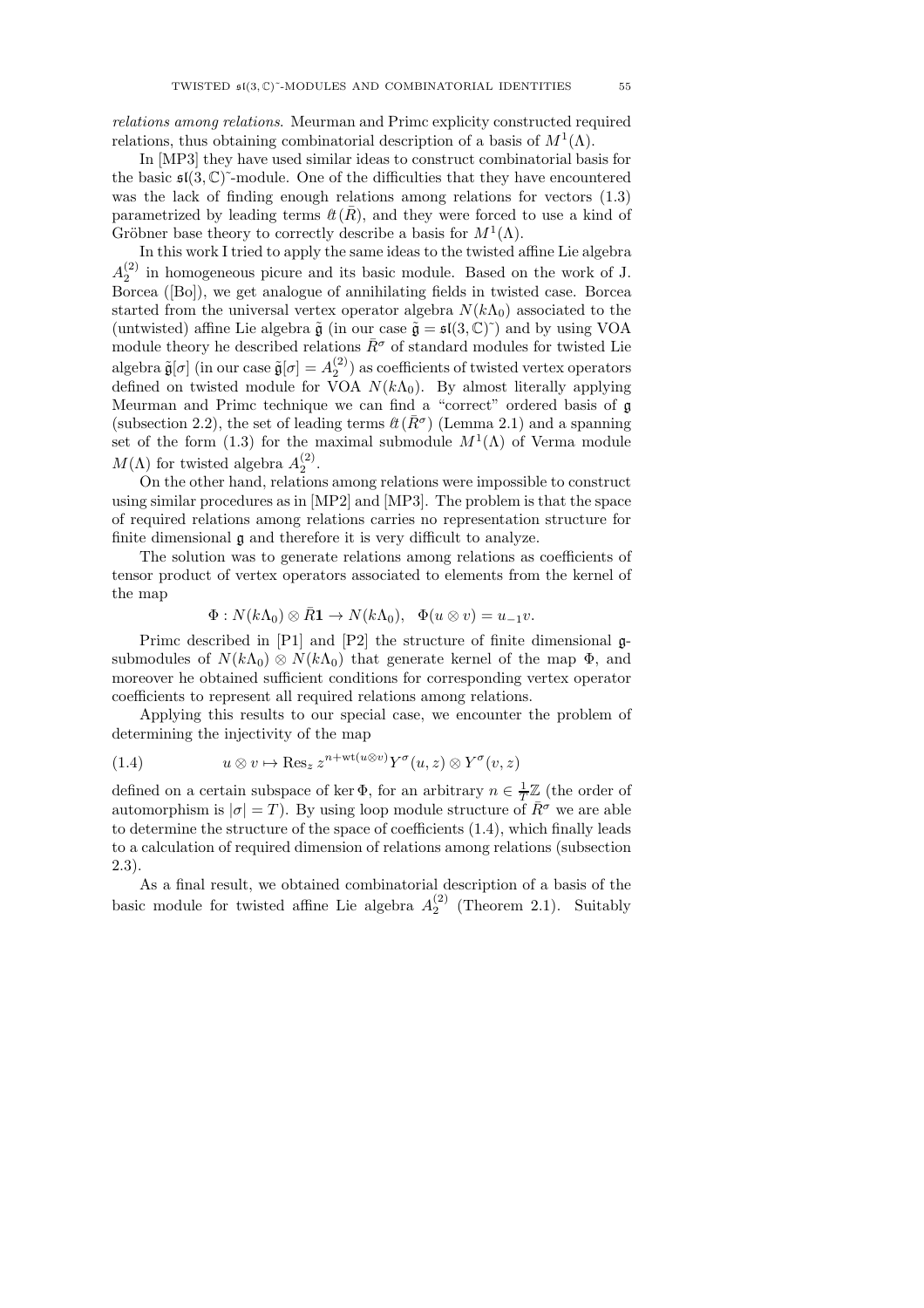specialized, this description gives sum side of partition identities (the product side comes from Weyl–Kac character formula), one of which we state here (the other one is stated in Theorem 3.1):

THEOREM A. The number of partitions  $(m_1, \ldots, m_r)$  of an integer n into parts different from 2 such that difference between two consequtive parts is at least 5 (i.e.  $m_{i+1} - m_i \ge 5$ ), and

$$
m_{i+1} - m_i = 5 \Rightarrow m_{i+1} + m_i \not\equiv \pm 1, \pm 5, \pm 7 \mod 16,
$$
  
\n
$$
m_{i+1} - m_i = 6 \Rightarrow m_{i+1} + m_i \not\equiv \pm 2, \pm 6 \mod 16,
$$
  
\n
$$
m_{i+1} - m_i = 7 \Rightarrow m_{i+1} + m_i \not\equiv \pm 3 \mod 16,
$$
  
\n
$$
m_{i+1} - m_i = 8 \Rightarrow m_{i+1} + m_i \not\equiv \pm 4 \mod 16
$$

is equal to the number of partitions of n into different odd parts.

As mentioned above, the Rogers–Ramanujan identities appear in principal picture for  $A_1^{(1)}$ -modules of level 3, and the Capparelli identities appear in principal picture for  $A_2^{(2)}$ -modules of level 3. On the other hand, the Capparelli identities also appear in homogeneous picture for  $A_1^{(1)}$ -modules of level 1, and the identity given by Theorem A appears in homogeneous picture for the  $A_2^{(2)}$ -module of level 1. So, in a sense, the above identity is "two steps away" from the Rogers–Ramanujan identities, and since differences between parts are large, it resembles more to the Göllnitz identity  $([G])$ .

Many calculations in this work were made by the computer system GAP, which may be found at http://www-gap.dcs.st-and.ac.uk.

I wish to express my deep gratitude to professor Mirko Primc for his invaluable contribution to results in this paper.

1.1. Twisted affine Lie algebras and standard modules. Let g be a simple complex Lie algebra and  $\sigma$  an automorphism of finite order T. Denote by  $\varepsilon = \exp(\frac{2\pi\sqrt{-1}}{T})$ . The automorphism  $\sigma$  acts semisimply on  $\mathfrak{g}$ , so we have a direct sum decomposition:

(1.5) 
$$
\mathfrak{g} = \bigoplus_{j=0}^{T-1} \mathfrak{g}_{[j]}, \text{ where } \mathfrak{g}_{[j]} = \{x \in \mathfrak{g} \mid \sigma x = \varepsilon^j x\}.
$$

Let h be a Cartan subalgebra of  $\mathfrak g$  and  $\langle \cdot, \cdot \rangle$  a symmetric invariant bilinear form on g. We assume that  $\langle \theta, \theta \rangle = 2$  for the maximal root  $\theta$  with respect to some fixed root system basis. Set

(1.6) 
$$
\hat{\mathfrak{g}}[\sigma] = \coprod_{j \in \mathbb{Z}} \mathfrak{g}_{[j \bmod T]} \otimes t^{\frac{j}{T}} + \mathbb{C}c.
$$

Then  $\tilde{\mathfrak{g}}[\sigma] = \hat{\mathfrak{g}}[\sigma] + \mathbb{C}d$  is the associated twisted affine Lie algebra with the commutator

(1.7) 
$$
[x(i/T), y(j/T)] = [x, y] ((i + j)/T) + \frac{i}{T} \delta_{i+j,0} \langle x, y \rangle c, \ i, j \in \mathbb{Z},
$$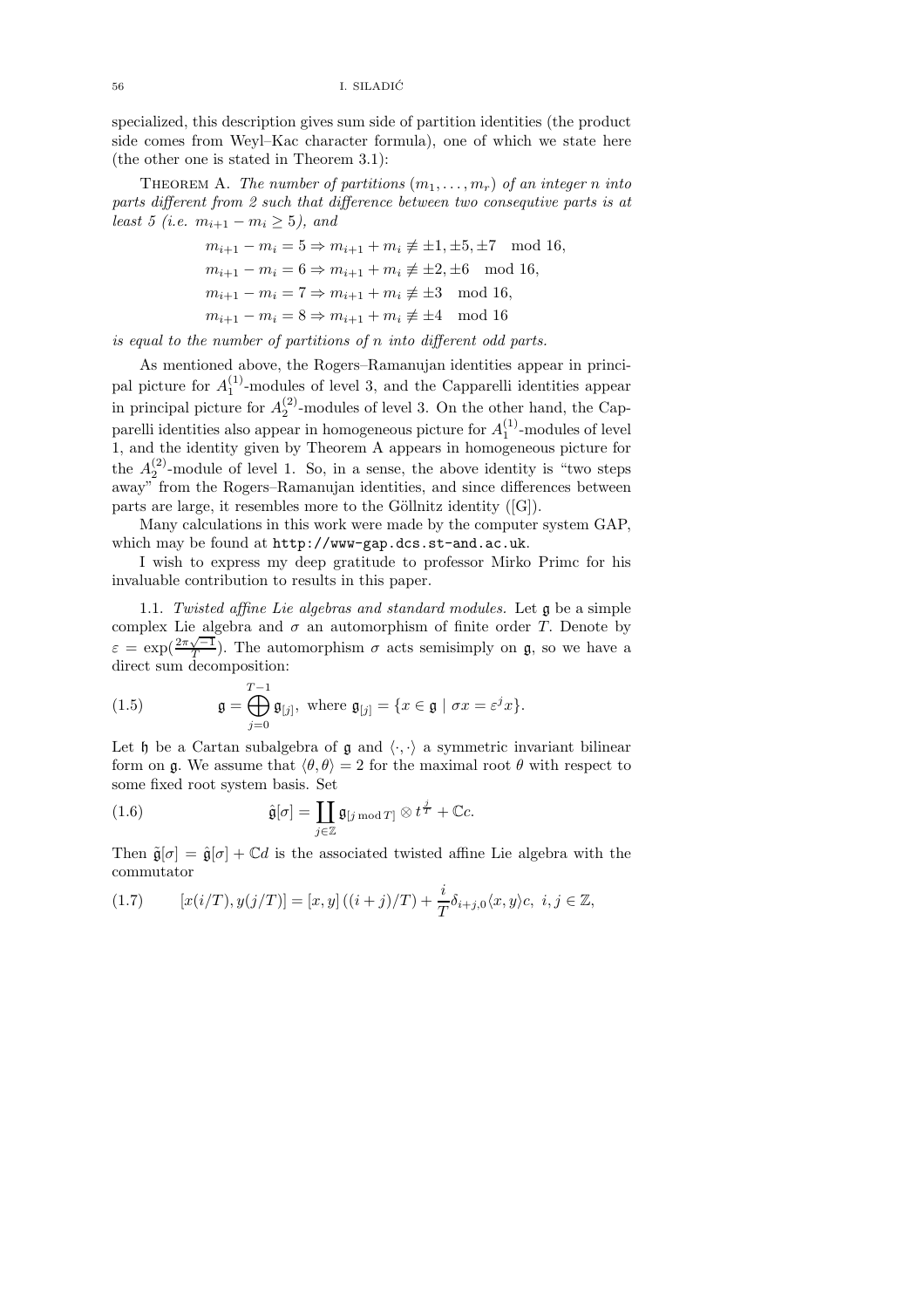where we set  $x(i/T) = x \otimes t^{i/T}$  for  $x \in \mathfrak{g}_{[i \bmod T]}$ . Furthermore, c is central element and  $[d, x(i/T)] = (i/T)x(i/T)$ . We also extend the action of  $\sigma$  to  $\tilde{\mathfrak{g}}[\sigma]$ by

(1.8) 
$$
\sigma(x(i/T)) = (\sigma x)(i/T) = \varepsilon^i x(i/T), \ \sigma c = c, \ \sigma d = d
$$

(for details see [K], for example).

Let  $\tilde{\mathfrak{g}}[\sigma] = \mathfrak{n}_-\oplus \mathfrak{h}^e \otimes \mathfrak{n}_+$  be a triangular decomposition of  $\tilde{\mathfrak{g}}[\sigma]$ , and let  $\Lambda \in \mathfrak{h}^{e^*}$ , where we denoted by  $\mathfrak{h}^{e^*}$  the dual space of  $\mathfrak{h}^e = \mathfrak{h} \rtimes \mathbb{C}d$ . Then the Verma module

(1.9) 
$$
M(\Lambda) = U(\tilde{\mathfrak{g}}[\sigma]) \otimes_{U(\mathfrak{h}^e \oplus \mathfrak{n}_+)} \mathbb{C}
$$

is a highest weight  $\tilde{\mathfrak{a}}[\sigma]$ -module with the highest weight  $\Lambda$ . Here,  $\mathbb C$  is viewed as 1-dimensional  $(\mathfrak{h}^e \oplus \mathfrak{n}_+)$ -module defined by  $\mathfrak{n}_+ \cdot 1 = 0$  and  $h \cdot 1 = \Lambda(h)$  for  $h \in \mathfrak{h}^e$ .

Let  $M^1(\Lambda)$  be the unique maximal proper  $\tilde{\mathfrak{g}}[\sigma]$ -submodule of  $M(\Lambda)$ . Then

(1.10) 
$$
L(\Lambda) = M(\Lambda)/M^1(\Lambda)
$$

is an irreducible module for  $\tilde{\mathfrak{g}}[\sigma]$ . If  $\Lambda$  is a dominant integral weight, then  $L(\Lambda)$ is a *standard*  $\tilde{\mathfrak{g}}[\sigma]$ -module.

1.2. Loop modules. A g-module M will be called  $(\mathfrak{g}, \sigma)$ -module if, besides the action of  $\mathfrak{g}$ , there is an action on M of a subgroup  $K \subset \text{Aut}(\mathfrak{g})$  generated by  $\sigma$ , such that

(1.11) 
$$
\mu \pi(g) \mu^{-1} = \pi(\mu(g))
$$

for all  $g \in \mathfrak{g}, \mu \in K$  and where  $\pi : \mathfrak{g} \to \text{End } M$  is representation of  $\mathfrak{g}$ .

We shall say that  $(q, \sigma)$ -module M is *irreducible* if M is the only nonzero K-invariant g-submodule of M (note that M need not be irreducible as  $g$ module).

Let M be any finite dimensional  $(\mathfrak{g}, \sigma)$ -module. Since  $\sigma^T = id_M$ , there is a decomposition of M into eigenspaces of  $\sigma$  of the form

(1.12) 
$$
M = \bigoplus_{j=0}^{T-1} M_j, \ \sigma(v) = \varepsilon^j \cdot v \text{ for } v \in M_j
$$

and it follows from  $(1.11)$  that  $(1.12)$  and  $(1.5)$  are compatible in the sense that

$$
\pi(\mathfrak{g}_{[i]})v_j\in M_{(i+j)\bmod T}.
$$

By using the decomposition (1.12) we construct the space

$$
\bar{M} = \bigoplus_{j \in \mathbb{Z}} M_{[j \text{ mod } T]} \otimes t^{\frac{j}{T}}
$$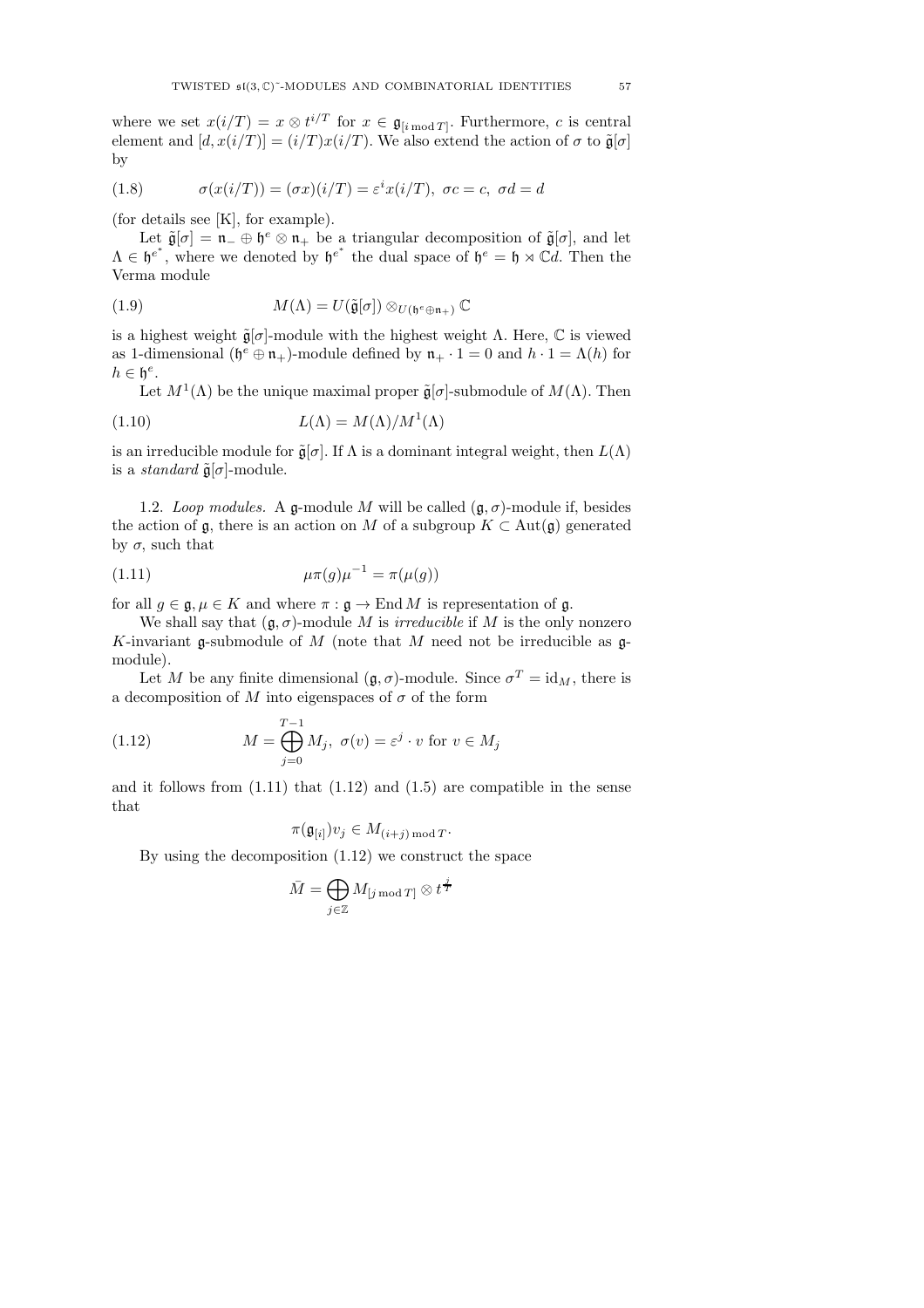and give it a structure of  $\tilde{\mathfrak{g}}[\sigma]$ -module by

(1.13) 
$$
x(n+\frac{i}{T}) \cdot \left(v \otimes t^{m+\frac{j}{T}}\right) = (x \cdot v) \otimes t^{m+n+\frac{i+j}{T}}
$$

$$
d \cdot \left(v \otimes t^{m+\frac{j}{T}}\right) = (m+\frac{j}{T}) \cdot v \otimes t^{m+\frac{j}{T}},
$$

for  $x \in \mathfrak{g}_{[i]}, v \in M_j$  and  $m, n \in \mathbb{Z}$ . From this definition we also get  $\frac{1}{T}\mathbb{Z}$ gradation of  $\overline{M}$ :

$$
\bar{M} = \bigoplus_{n \in \frac{1}{T}\mathbb{Z}} \bar{M}(n),
$$

where  $\overline{M}(n) = \{d \cdot (v \otimes t^n) = n \cdot v \otimes t^n\}$ . We shall say that  $\overline{M}$  is a loop  $\tilde{\mathfrak{g}}[\sigma]$ -module.

PROPOSITION 1.1. Suppose that M is nontrivial finite dimensional irreducible  $(\mathfrak{g}, \sigma)$ -module. Then  $\overline{M}$  is an irreducible loop  $\tilde{\mathfrak{g}}[\sigma]$ -module.

PROOF. Suppose that  $\bar{S}$  is a nontrivial  $\tilde{\mathfrak{g}}[\sigma]$ -submodule of  $\bar{M}$ . Because  $\bar{S}$ is invariant under  $d \in \tilde{\mathfrak{g}}[\sigma]$ , it also acquires  $\frac{1}{T}\mathbb{Z}$ -gradation, i.e.

(1.14) 
$$
\bar{S} = \bigoplus_{n \in \frac{1}{T}} \bar{S}(n) = \bigoplus_{n \in \frac{1}{T}} S_n \otimes t^n.
$$

Define

$$
S = \sum_{n \in \frac{1}{T}\mathbb{Z}} S_n \subset M.
$$

We shall prove that  $S_{n+\frac{i}{T}} = M_i$  for all  $n \in \mathbb{Z}$ ,  $i = 0, \ldots, T-1$ . Let  $n \in \mathbb{Z}$ be an arbitrary fixed integer. First, we will prove that

$$
S'_n = \bigoplus_{i=0}^{T-1} S_{n+\frac{i}{T}}
$$

is closed under the action of  $\mathfrak g$ . This sum is indeed direct, because  $S_{n+\frac{i}{T}}$  are mutually different  $\sigma$ -eigenspaces. The fact that  $S'_n$  is a  $(\mathfrak{g}, \sigma)$ -module will imply that either  $S'_n$  is trivial, or  $S'_n = M$ , and in later case we will have  $S_{n+\frac{i}{T}} = M_i.$ 

Suppose that there is  $n \in \mathbb{Z}$  such that  $S'_n$  is nontrivial. Pick a nonzero  $s \in S_{n+\frac{i}{T}}$  and an arbitrary  $x \in \mathfrak{g}$ . Let

$$
x = x_0 + \cdots x_{T-1}
$$

be decomposition of x of the form  $(1.5)$ . Consider the following element of  $\tilde{\mathfrak{g}}[\sigma]$  :

$$
x' = x_0(0) + \dots + x_{T-i-1}(\frac{T-i-1}{T})
$$
  
+ 
$$
x_{T-i}(-1 + \frac{T-i}{T}) + \dots + x_{T-1}(-1 + \frac{T-1}{T}).
$$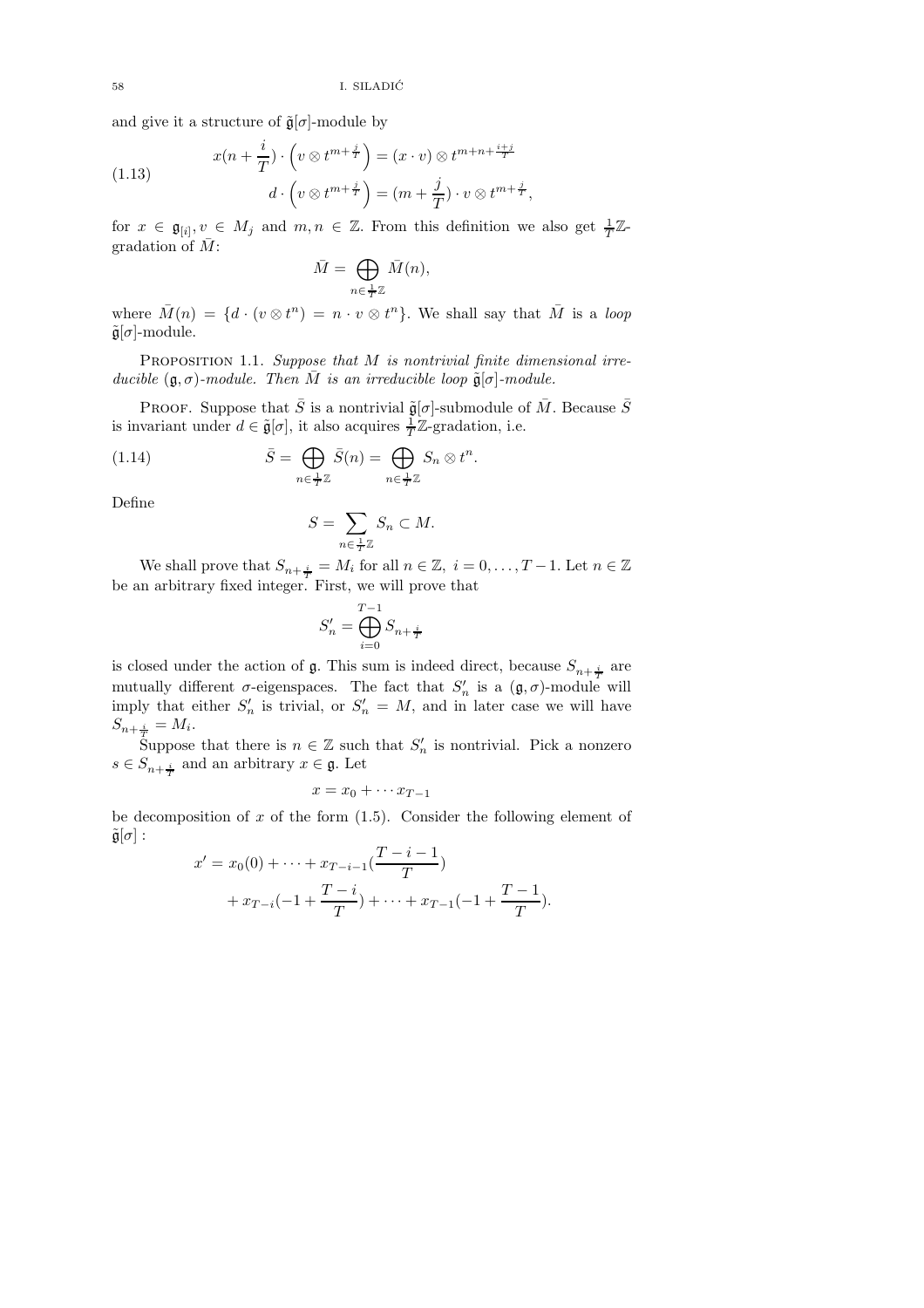Then we get that

$$
x'\cdot\Big(s\otimes t^{n+\frac{i}{T}}\Big)\in\bigoplus_{j=0}^{T-1}S_{n+\frac{j}{T}}\otimes t^{n+\frac{j}{T}}
$$

implying that  $x \cdot s \in S_n'$ .

Second, we have to prove that  $S'_n = S'_m$  for all  $n, m \in \mathbb{Z}$ . By asumption  $\overline{S}$ is nontrivial  $\tilde{\mathfrak{g}}[\sigma]$ -submodule, so there exists at least one  $n \in \mathbb{Z}$  for which  $S'_n$ is nontrivial. But then

$$
x' = x_0(m - n) + \dots + x_{T-i-1}(m - n + \frac{T - i - 1}{T})
$$
  
+  $x_{T-i}(m - n - 1 + \frac{T - i}{T}) + \dots + x_{T-1}(m - n - 1 + \frac{T - 1}{T}),$   

$$
x' \cdot \left(s \otimes t^{n + \frac{i}{T}}\right) \in \bigoplus_{j=0}^{T-1} S_{m + \frac{j}{T}} \otimes t^{m + \frac{j}{T}}
$$

shows that  $S'_n \subset S'_m$  for any  $m \in \mathbb{Z}$ . Since for any nonzero  $s \in S'_n$  there is  $x \in \mathfrak{g}$  such that  $x \cdot s \neq 0$ , it follows that  $S'_m \neq 0$ . Exchanging the role of m and *n* we get that also  $S'_m \subset S'_n$ , so  $S'_n = S'_m$  for all  $n, m \in \mathbb{Z}$ .

1.3. Colored partitions. Let  $k \in \mathbb{C}$  and let  $\mathcal{U}^{\sigma} = U(\hat{\mathfrak{g}}[\sigma])/(c-k)$ . Now,  $\tilde{\mathfrak{g}}[\sigma]$ -modules of level k are also  $\mathcal{U}^{\sigma}$ -modules.  $\mathcal{U}^{\sigma}$  inherits the gradation by derivation d from  $U(\hat{\mathfrak{g}}[\sigma])$ . Let  $\bar{\mathfrak{g}}[\sigma] = \hat{\mathfrak{g}}[\sigma]/\mathbb{C}c$  and denote by  $\mathcal{S}^{\sigma} = S(\bar{\mathfrak{g}}[\sigma])$ . Here  $S(\cdot)$  stands for a symmetric algebra. Then  $S^{\sigma}$  is a commutative graded algebra.

Let  $B_{[j]}, \, j = 0, \ldots, T-1$  be a fixed basis for  $\mathfrak{g}_{[j]}$ . Then  $B = \cup_{j=0}^{T-1} B_{[j]}$  is a basis for  $\mathfrak{g}$ . Let  $\preccurlyeq$  be a linear order on B.

We form a basis  $\tilde{B}$  for  $\tilde{\mathfrak{g}}[\sigma]$  such that

$$
\bar{B} = \bigcup_{j \in \mathbb{Z}} B_{[j \bmod T]} \otimes t^{\frac{j}{T}}, \ \tilde{B} = \bar{B} \cup \{c, d\}.
$$

Extend the order  $\preccurlyeq$  on  $\bar{B}$  such that

$$
i < j \text{ implies } x(i) \prec y(j).
$$

We shall denote by  $P$  the basis of the symmetric algebra  $S^{\sigma}$  consisting of monomials in elements from  $\bar{B}$ . Each element  $\pi \in \mathcal{P}$  is a finite product of the form

$$
\pi = \prod_{i=1}^{\ell} a_i(j_i), \ a_i(j_i) \in \overline{B}.
$$

We say that  $\pi$  is a *colored partition* of degree  $|\pi| = \sum_{i=1}^{\ell} j_i \in \frac{1}{T} \mathbb{Z}$  and length  $\ell(\pi) = \ell$  with parts  $a_i(j_i)$  of degree  $j_i$  and color  $a_i$ . The set of all colored partitions of degree *n* and length  $\ell$  is denoted by  $\mathcal{P}^{\ell}(n)$ .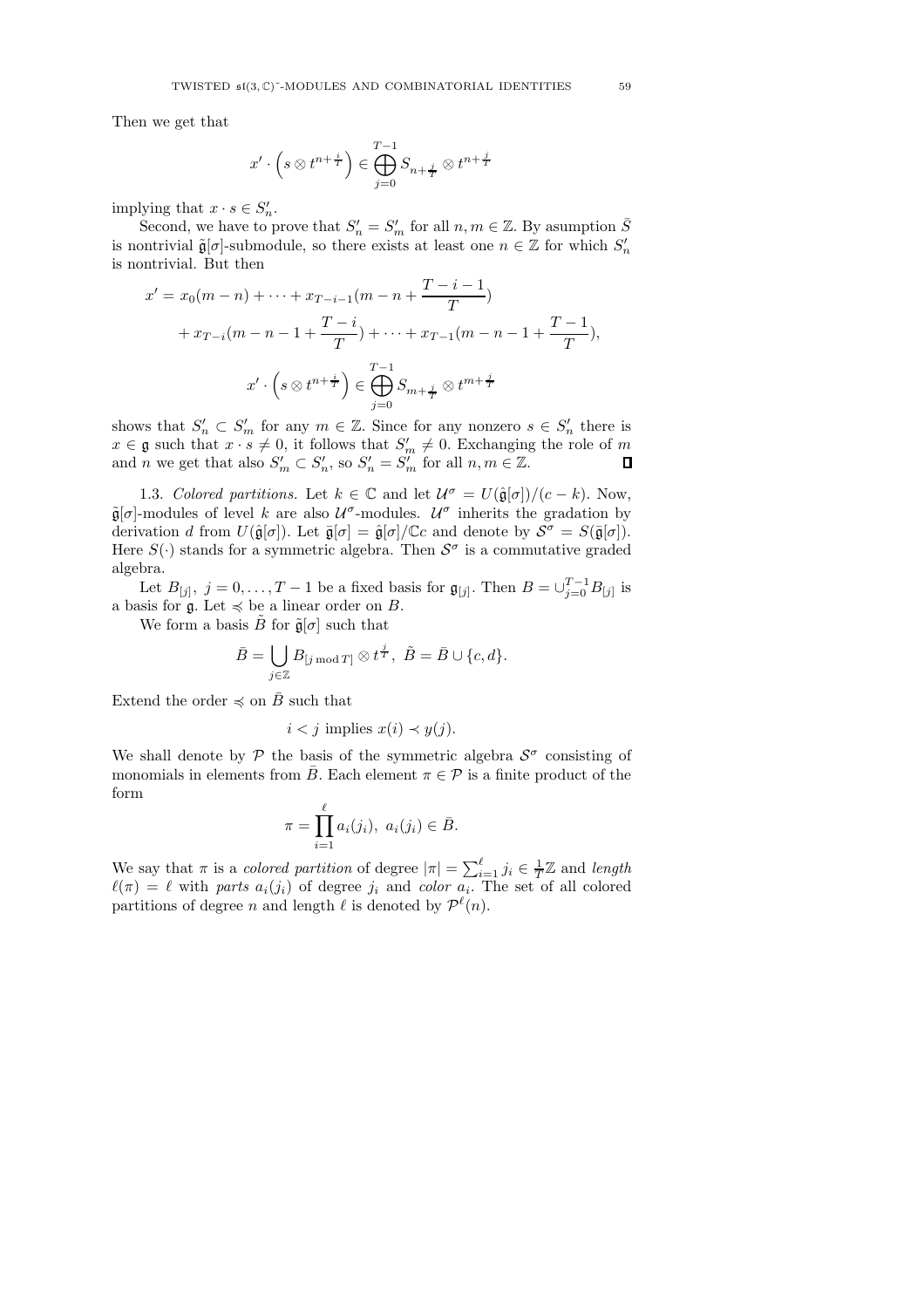The set  $P$  is a monoid with the unit element 1, and the product of monomials  $\pi, \rho \in \mathcal{P}$  is denoted by  $\pi \rho$ .

Let  $\pi = a_1(i_1) \cdots a_\ell(i_s)$ ,  $\kappa = b_1(j_1) \cdots b_\ell(j_{s'})$ . We extend the order  $\preccurlyeq$  on P such that for  $\pi \neq \kappa$  we define  $\pi \prec \kappa$  if one of the following statements hold:

- 1.  $\ell(\pi) > \ell(\kappa)$ ,
- 2.  $\ell(\pi) = \ell(\kappa), |\pi| < |\kappa|,$
- 3.  $\ell(\pi) = \ell(\kappa)$ ,  $|\pi| = |\kappa|$ , and there is  $k, \ell(\pi) \geq k \geq 1$ , such that  $i_n = j_n$ for  $\ell(\pi) \geq n > k$  and  $i_k < j_k$ ,
- 3.  $(i_1, \ldots, i_s) = (j_1, \ldots, j_{s'})$  and there is  $k, \ell(\pi) \geq k \geq 1$ , such that  $a_n = b_n$  for  $\ell(\pi) \geq n > k$  and  $a_k < b_k$ .

Then any subset  $S \subset \mathcal{P}$  consisting of elements of fixed degree and length less than or equal to some fixed  $\ell$  has minimal element and  $\mu \preccurlyeq \nu$  implies  $\pi \mu \preccurlyeq \pi \nu$ . (cf. Lemmas 6.2.1 and 6.2.2 in [MP2]).

1.4. Leading terms. For  $n \in \frac{1}{T}\mathbb{Z}$  denote by  $\mathcal{U}^{\sigma}(n)$  homogeneous component of  $\mathcal{U}^{\sigma}$  (homogeneous according to the gradation by d). Set

$$
V_p(n) = \sum_{i \ge p} \mathcal{U}^{\sigma}(n-i)\mathcal{U}^{\sigma}(i), \ p \in \mathbb{N}.
$$

Then  $\{V_p(n), p \in \mathbb{N}\}\)$  forms a fundamental system of neighborhoods of  $0 \in$  $\mathcal{U}^{\sigma}(n)$ . Since

$$
\bigcap_{p=1}^{\infty} V_p(n) = \{0\}
$$

it follows that  $(U^{\sigma}(n), +)$  is a Hausdorff topological group. Denote by  $\overline{U^{\sigma}(n)}$ its completion. Then

$$
\overline{\mathcal{U}^{\sigma}} = \coprod_{n \in \frac{1}{T}\mathbb{Z}} \overline{\mathcal{U}^{\sigma}(n)}
$$

is a topological ring (cf. [FZ]).

Fix monomial basis

$$
u(\pi) = b_1(j_1)\cdots b_n(j_n), \quad \pi \in \mathcal{P},
$$

of algebra  $\mathcal{U}^{\sigma}$ . For  $\pi \in \mathcal{P}, |\pi| = n$ , set

$$
U_{[\pi]}^{\mathcal{P}} = \overline{\operatorname{span}_{\mathbb{C}}\{u(\pi') \mid |\pi'| = |\pi|, \pi' \succcurlyeq \pi\}} \subset \overline{\mathcal{U}^{\sigma}(n)},
$$
  

$$
U_{(\pi)}^{\mathcal{P}} = \overline{\operatorname{span}_{\mathbb{C}}\{u(\pi') \mid |\pi'| = |\pi|, \pi' \succ \pi\}} \subset \overline{\mathcal{U}^{\sigma}(n)},
$$

where the closure is taken in  $\overline{\mathcal{U}^{\sigma}(n)}$ . Denote also

$$
U^{\mathcal{P}}(n) = \bigcup_{\pi \in \mathcal{P}, |\pi| = n} U_{[\pi]}^{\mathcal{P}}, \qquad U^{\mathcal{P}} = \coprod_{n \in \frac{1}{T}\mathbb{Z}} U^{\mathcal{P}}(n) \subset \overline{\mathcal{U}^{\sigma}}.
$$

For  $u \in U^{\mathcal{P}}_{[\pi]}$ ,  $u \notin U^{\mathcal{P}}_{(\pi)}$  we define the leading term

$$
\ell\hspace{-0.1cm}t\hspace{-0.1cm}(u)=\pi.
$$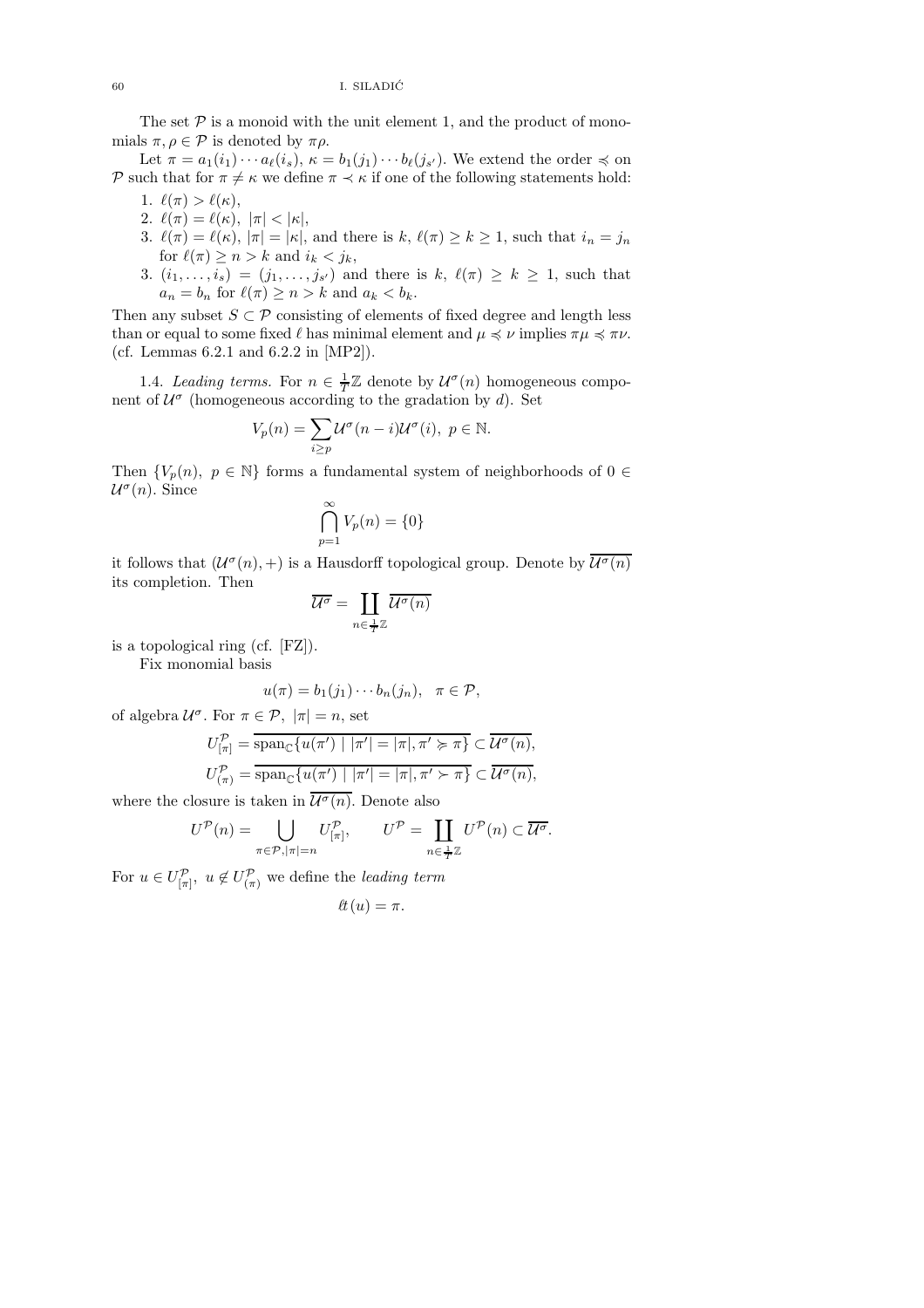Quote the following propositions from [P1]:

PROPOSITION 1.2. Every element  $u \in U^{\mathcal{P}}(n)$ ,  $u \neq 0$  has a unique leading term  $\ell t(u)$ .

PROPOSITION 1.3. For all  $u, v \in U^{\mathcal{P}} \setminus \{0\}$  we have  $\ell t(uv) = \ell t(u) \ell t(v)$ .

PROPOSITION 1.4. Let  $W \subset U^{\mathcal{P}}$  be a finite dimensional subspace and let  $w: \ell t(W) \to W$  be a map such that

$$
\rho \mapsto w(\rho), \quad \text{lt}(w(\rho)) = \rho.
$$

Then  $\{w(\rho) \mid \rho \in \ell^1(W)\}\$ is a basis of W.

1.5. Leading terms of coefficients of vertex operators. Let  $k \in \mathbb{C}$ . For any untwisted affine Lie algebra  $\tilde{g}$ , its generalized Verma module

$$
N(k\Lambda_0)=U(\tilde{\mathfrak{g}})\otimes_{U(\tilde{\mathfrak{g}}\geq 0+\mathbb{C}c)}\mathbb{C}v_k,
$$

carries the structure of vertex operator algebra if  $k \neq -g^{\vee}$  (g<sup> $\vee$ </sup> is the dual Coxeter number of  $\mathfrak{g}$ ). This is so-called *vacuum* representation of  $\tilde{\mathfrak{g}}$  at level k. Vertex operator  $Y(v, z)$  associated to an element  $v \in N(k\Lambda_0)$  is

$$
Y(v, z) = \sum_{n \in \mathbb{Z}} v_n z^{-n-1}, \ v_n \in \text{End}(N(k\Lambda_0)),
$$

i.e. it is a formal Laurent series, and coefficients are linear operators on  $N(k\Lambda_0)$ (for details see, for example, [MP2, FZ, Li]).

Let  $\sigma$  be an automorphism of  $\mathfrak g$  of order T so that we have the associated twisted affine Lie algebra  $\tilde{\mathfrak{g}}[\sigma]$ . Let M be any restricted  $\hat{\mathfrak{g}}[\sigma]$  module of level k. Then there is a map

$$
Y_M^{\sigma}(v, z) = \sum_{n \in \frac{1}{T} \mathbb{Z}} v_n z^{-n-1}, \ v \in N(k\Lambda_0), \ v_n \in \text{End}(M)
$$

that makes  $(M, Y_M^{\sigma})$  a (weak) twisted  $N(k\Lambda_0)$ -module ([Li2]).

Due to the results in [FZ] it is possible to consider coefficients of  $Y(v, z)$ as members of the completion  $\overline{\mathcal{U}}$  of the universal enveloping algebra of  $\tilde{\mathfrak{g}}$ .

Likewise, the twisted vertex operators

$$
x(z) = \sum_{n \in \mathbb{Z}} x_{n + \frac{s}{T}} z^{-n - \frac{s}{T} - 1}, \ x \in \mathfrak{g}_{[s]}
$$

and their m-products generate a vertex operator algebra  $V$  (see [Li2].) From [Li2, P1] we get that there is a surjective homomorphism  $N(k\Lambda_0) \to V$  of vertex operator algebras given by the map

(1.15) 
$$
v \mapsto Y^{\sigma}(v, z) = \sum_{n \in \frac{1}{T}\mathbb{Z}} v_n z^{-n-1} \in \overline{\mathcal{U}^{\sigma}}[[z^{\frac{1}{T}}, z^{-\frac{1}{T}}]].
$$

The action of  $Y^{\sigma}(v, z)$  on any restricted  $\tilde{\mathfrak{g}}[\sigma]$ -module of level k gives rise to the twisted representation  $Y_M^{\sigma}(v, z)$  of  $N(k\Lambda_0)$  on M.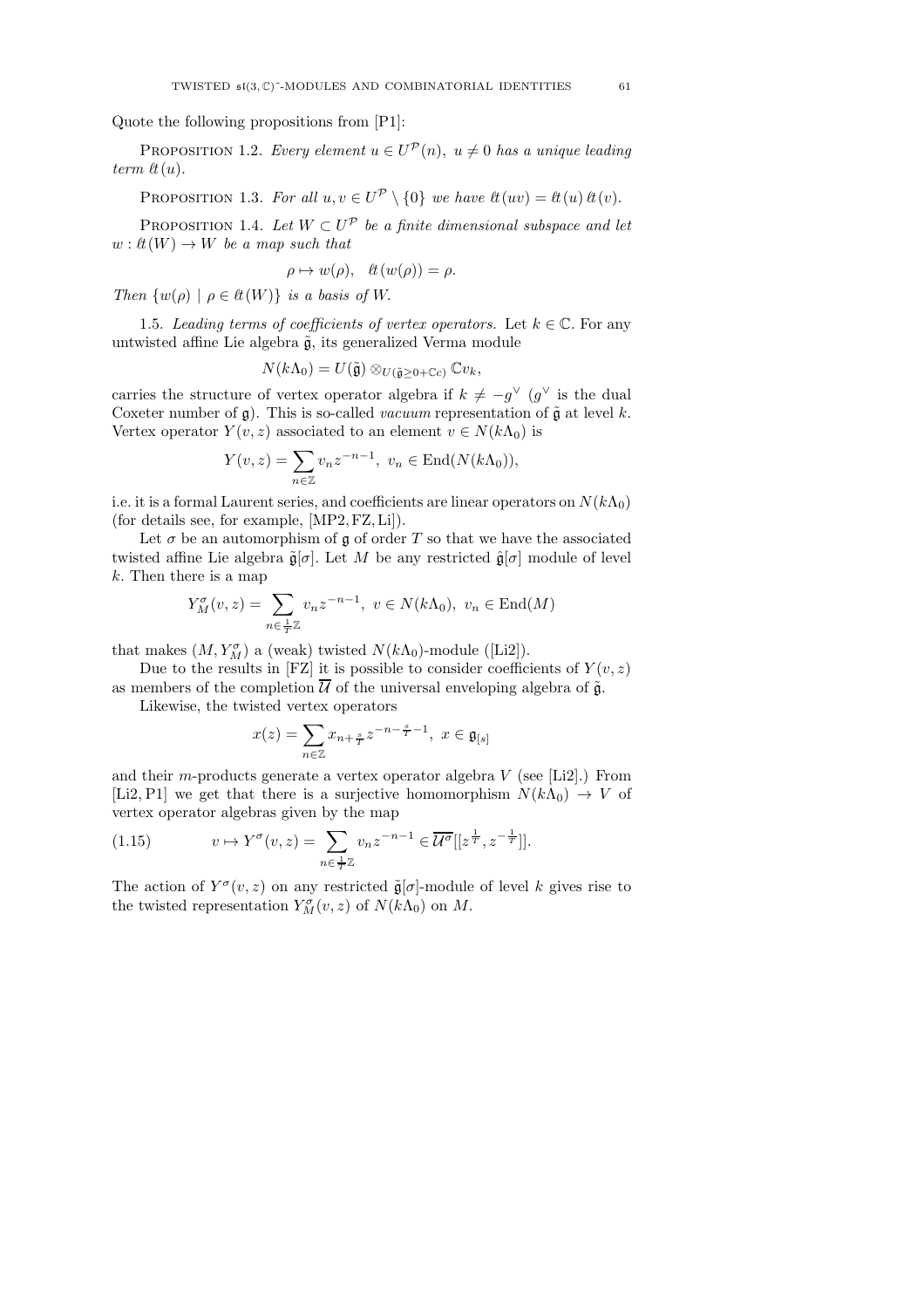Set

$$
U_{\text{loc}}^{\sigma} = \text{span}_{\mathbb{C}} \{ v_n \mid v \in N(k\Lambda_0), n \in \frac{1}{T} \mathbb{Z} \} \subset \overline{\mathcal{U}^{\sigma}},
$$

where  $v_n$  denotes a coefficient in  $Y^{\sigma}(v, z)$ . Then  $U^{\sigma}_{loc}$  is a Lie algebra, and denote by  $U^{\sigma}$  the associative subalgebra of  $\overline{\mathcal{U}^{\sigma}}$  generated by  $U^{\sigma}_{\text{loc}}$ . We have:

PROPOSITION 1.5 ([P1, Proposition 2.6]).

$$
\mathcal{U}^{\sigma} \subset U^{\sigma} \subset U^{\mathcal{P}} \subset \overline{\mathcal{U}^{\sigma}}.
$$

Effectively, this means that we can calculate the leading terms of coefficients of both untwisted and twisted vertex operators (cf. Proposition 1.2).

1.6. Relations on standard modules. Let  $k \neq -g^{\vee}$  be a positive integer. Let  $R \in N(k\Lambda_0)$  be a g-module generated by the singular vector  $x_{\theta}(-1)^{k+1}1$ .  $\coprod_{n\in \mathbb{Z}_{\geq 0}}\mathfrak{g}(n).$ Then R is finite dimensional and invariant under the action of  $d, \sigma$  and

Denote by

$$
\bar{R}^{\sigma} = \text{span}_{\mathbb{C}}\{r_n \mid r \in R, n \in \frac{1}{T}\mathbb{Z}\} \subset U^{\sigma}.
$$

Then  $\bar{R}^{\sigma}$  is a loop  $\tilde{\mathfrak{g}}[\sigma]$ -module under the adjoint action

$$
[x_m, r_n] = \sum_{i \ge 0} {m \choose i} (x_i r)_{m+n-i}, \ r \in R, \ x \in \mathfrak{g}.
$$

We shall also write  $\overline{R}$  in the case  $\sigma = id$ .

PROPOSITION 1.6 ([Bo, Theorem 4.11]). Let  $M(\Lambda)$  be a Verma module for  $\tilde{\mathfrak{g}}[\sigma]$  such that  $\Lambda$  is dominant integral of level k. Then

$$
\bar{R}^{\sigma}M(\Lambda) = M^{1}(\Lambda),
$$

where  $M^1(\Lambda)$  is the maximal submodule of  $M(\Lambda)$ .

By our construction, any nonzero element in the highest weight module  $M(\Lambda)/\bar{R}^{\sigma}M(\Lambda)$  is annihilated by all vertex operators  $Y^{\sigma}(v, z)$  for  $v \in$  $\bar{R}N(k\Lambda_0)$ . Therefore, they are called *annihilating fields* and corresponding coefficients are called *relations* for  $M(\Lambda)/M^1(\Lambda)$ .

1.7. Combinatorial description of spanning set for standard modules. The subspace R from the previous section is finite dimensional, so the loop  $\tilde{\mathfrak{g}}[\sigma]$ module  $\bar{R}^{\sigma} \subset U^{\sigma}$  is a direct sum of finite dimensional homogeneous subspaces. By Proposition 1.4, a basis of  $\bar{R}^{\sigma}$  can be parametrized by a set of leading terms  $\ell \ell(\bar{R}^{\sigma})$ . Explicitly, there exists a map

$$
\ell\hspace{-0.6mm}\ell\hspace{-0.6mm}\ell\hspace{-0.6mm}\bar R^\sigma\hspace{-0.6mm}\ell)\to\bar R^\sigma,\ \rho\mapsto r(\rho)
$$

such that  $r(\rho) \in \bar{R}^{\sigma}$ ,  $\ell t(r(\rho)) = \rho$  and the set  $\{r(\rho) \mid \rho \in \ell t(\bar{R}^{\sigma})\}$  is a basis of  $\bar{R}^{\sigma}$ . Furthermore, we shall fix the map r such that the coefficient C in the "expansion"  $r(\rho) = Cu(\rho) + ...$  is  $C = 1$ .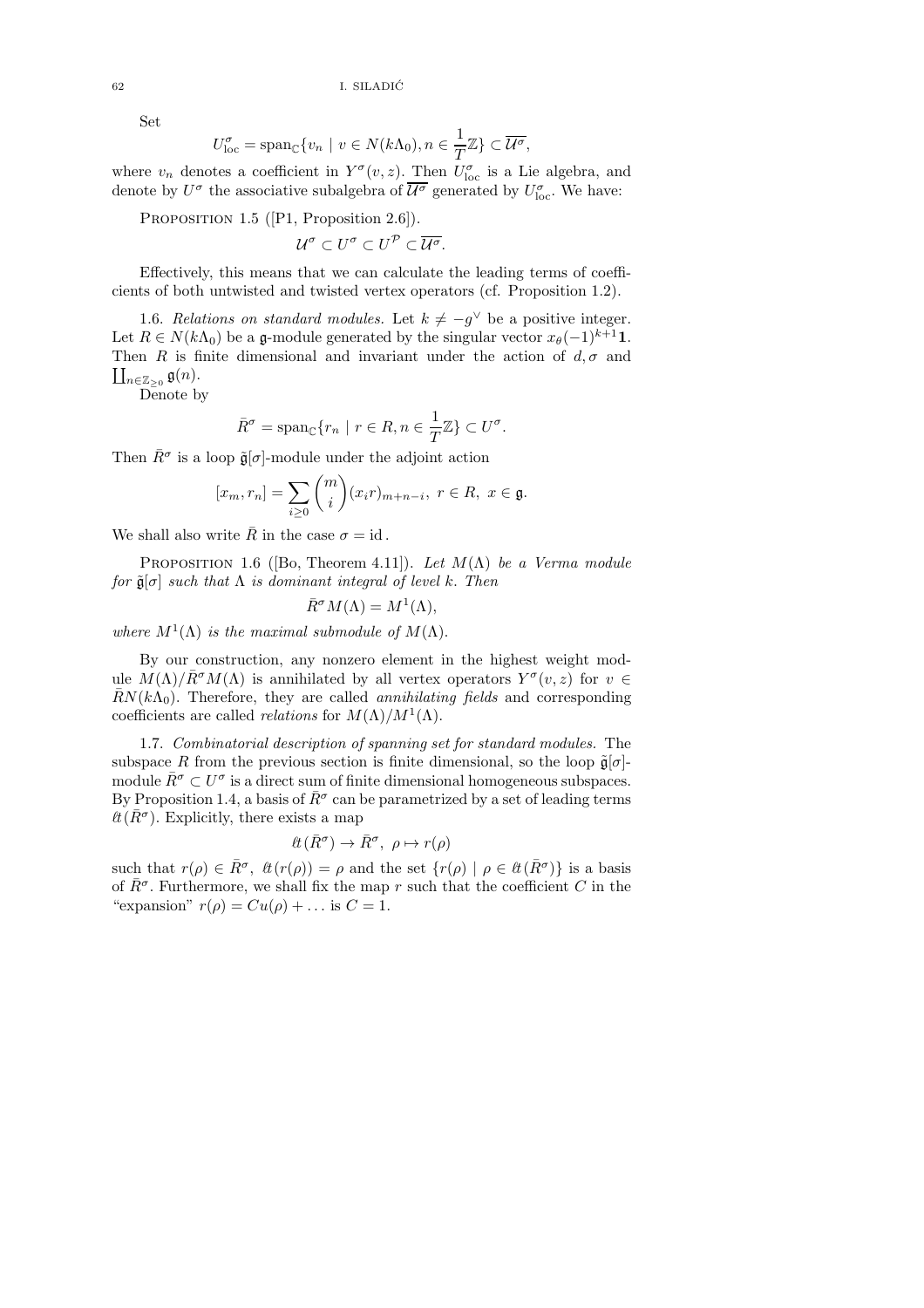A basis for Verma module  $M(\Lambda)$  can be obtained by using Poincaré– Birkhoff–Witt theorem. Proposition 1.6 together with our parametrization of basis vectors of  $\bar{R}^{\sigma}$  imply that maximal submodule  $M^{1}(\Lambda)$  is spanned by vectors of the form

(1.16) 
$$
r(\rho)u(\pi)v_{\Lambda}, \ \ \rho \in \ell \bar{t}(\bar{R}^{\sigma}), \pi \in \mathcal{P}.
$$

This spanning set is *not* a basis of  $M^1(\Lambda)$ , but it can be reduced to a basis by using the so-called relations among relations, which are linear equations that describe linear dependence between operators of the form  $r(\rho)u(\pi)$ .

Since  $r(\rho) = 0$  on  $L(\Lambda)$  it follows that

$$
u(\rho) = \sum_{\pi' \succ \rho} c_{\pi'} u(\pi') \text{ on } L(\Lambda)
$$

allowing one to express  $u(\rho)v_{\Lambda}$  in terms of  $u(\pi')v_{\Lambda}$ ,  $\pi' \succ \rho$ . By using induction and (1.16) the basis for  $L(\Lambda)$  can then be described as

$$
u(\pi)v_{\Lambda}, \ \pi \in \mathcal{P}, \ \rho \not\subset \pi, \ \rho \in \ell \bar{R}^{\sigma}),
$$

where  $\rho \not\subset \pi$  means that partition  $\rho$  is not contained as subpartition in  $\pi$ .

1.8. Linear independence theorem. For colored partitions  $\kappa$ ,  $\rho$  and  $\pi = \kappa \rho$ we shall write  $\kappa = \pi/\rho$  and  $\rho \subset \pi$  (meaning that  $\rho$  is *contained* in  $\pi$ ), and we shall say that  $\rho \subset \pi$  is an *embedding*. For an embedding  $\rho \in \pi$ , where  $\rho \in \ell \ell(\bar{R}^{\sigma})$  we define the element  $u(\rho \subset \pi) \in U^{\sigma}$  by

$$
u(\rho \subset \pi) = \begin{cases} u(\pi/\rho)r(\rho) & \text{if } |\rho| > |\pi/\rho| \\ r(\rho)u(\pi/\rho) & \text{if } |\rho| \le |\pi/\rho| \end{cases}
$$

.

We shall consider a slightly modified (cf. 1.16) spanning set of  $M^1(\Lambda)$ :

(1.17) 
$$
u(\rho \subset \pi)v_{\Lambda}, \ \ \rho \in \ell \bar{R}^{\sigma}), \ \pi \in \mathcal{P}.
$$

For a colored partition  $\pi$  set

$$
N(\pi) = \max\{\mathcal{E}(\pi) - 1, 0\}, \quad \mathcal{E}(\pi) = |\{\rho \in \ell(\bar{R}^{\sigma}) \mid \rho \subset \pi\}|.
$$

Define

(1.18) Φ : N(kΛ0) ⊗ N(kΛ0) → N(kΛ0), Φ(a ⊗ b) = a−<sup>1</sup>b.

Note that  $\Phi$  intertwines the action of  $L_{-1}, L_0, \mathfrak{g}(0)$  and  $\sigma$  so ker  $\Phi$  is invariant under the action of these operators. Set

$$
(U^{\sigma}\bar{\otimes}U^{\sigma})(n)=\prod_{i+j=n}(U^{\sigma}(i)\otimes U^{\sigma}(j)),\ \ U^{\sigma}\bar{\otimes}U^{\sigma}=\coprod_{n\in\frac{1}{T}\mathbb{Z}}(U^{\sigma}\bar{\otimes}U^{\sigma})(n).
$$

Let  $a, b \in N(k\Lambda_0)$  be homogeneous elements and

$$
Y(a, z) = \sum_{n \in \frac{1}{T} \mathbb{Z}} a(n) z^{-n - \text{wt}(a)}, \quad Y(b, z) = \sum_{n \in \frac{1}{T} \mathbb{Z}} b(n) z^{-n - \text{wt}(a)}
$$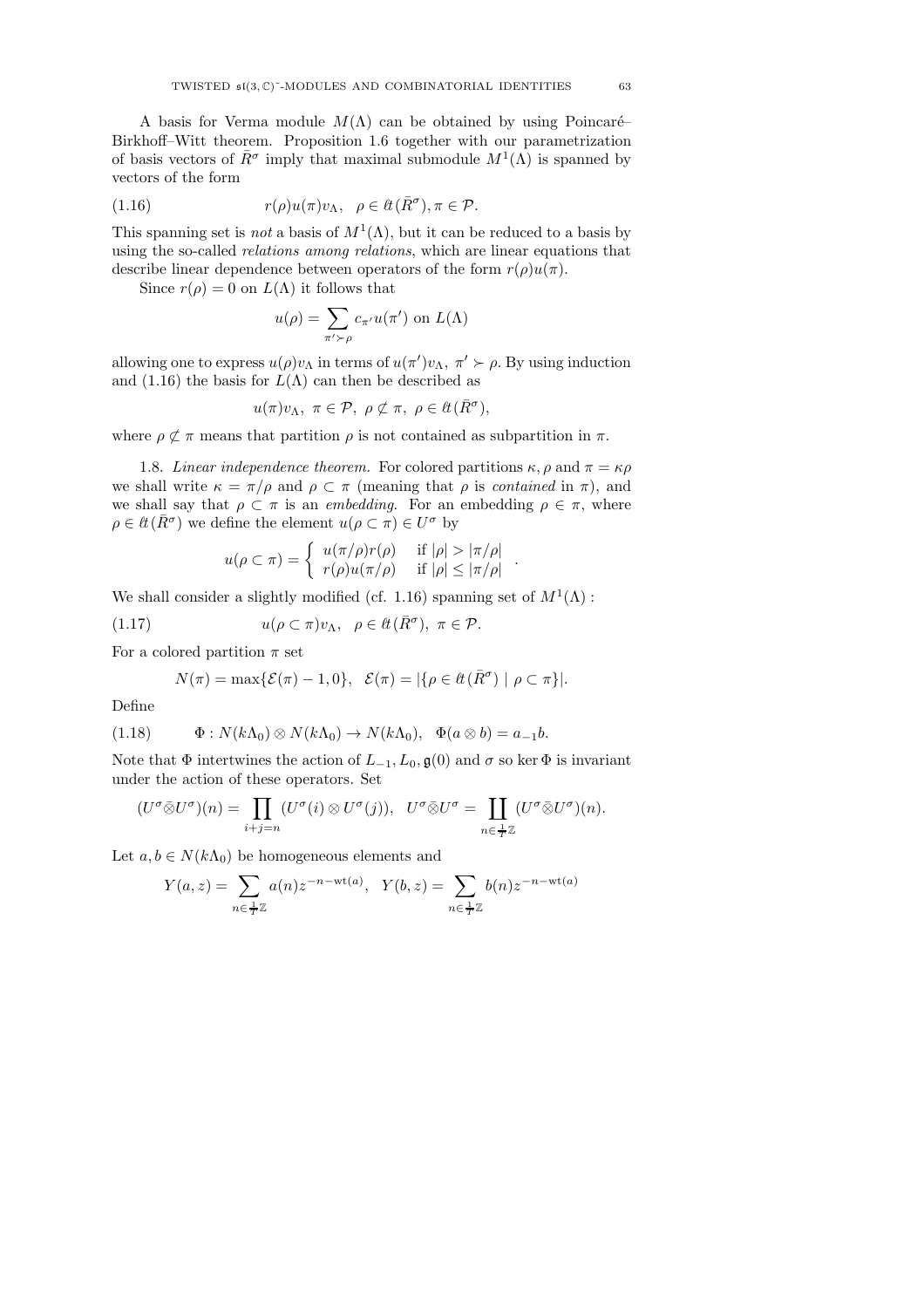corresponding vertex operators. For a fixed  $n\in\frac{1}{T}\mathbb{Z}$  define

$$
(a\otimes b)(n)=\sum_{p+r=n}a(p)\otimes b(r)\in (U^{\sigma}\bar{\otimes}U^{\sigma})(n).
$$

For a subspace  $Q \subset N(k\Lambda_0) \otimes N(k\Lambda_0)$  we shall also write

(1.19) 
$$
Q(n) = \{q(n) | q \in Q\} \subset (U^{\sigma} \bar{\otimes} U^{\sigma})(n).
$$

Let  $q = \sum a \otimes b$  be a homogeneous element in  $N(k\Lambda_0) \otimes \bar{R}$ 1. Then each element of the sequence  $q(n) = (\sum a \otimes b)(n)$  can be written uniquely as a finite sum of the form

$$
c_i = \sum_{\rho \in \mathcal{H}(\bar{R}^{\sigma})} b_{\rho} \otimes r(\rho).
$$

Denote by S the set of all partitions  $\pi_i$  that are smallest (according to the  $\preccurlyeq$  order) partitions of the form  $\rho \ell t(b_\rho)$  that appear in expression for  $c_i$ . By assumption on the order  $\preccurlyeq$ , S has a minimal element, and we will call it the leading term  $\ell\{t(q(n))\}$  of  $q(n)$ .

For a subspace  $Q \subset (U^{\sigma} \bar{\otimes} R^{\sigma})$  and  $n \in \frac{1}{T}\mathbb{Z}$  we shall also set

$$
\ell\!\ell(Q(n)) = \{ \ell\!\ell(q(n)) \mid q \in Q \}.
$$

As before, for details see [P1].

Finally, we shall use the observation that  $N(k\Lambda_0) \otimes N(k\Lambda_0)$  posses a natural filtration  $(N(k\Lambda_0) \otimes N(k\Lambda_0))_\ell$ ,  $\ell \in \mathbb{Z}_{\geq 0}$  inherited from filtration  $\mathcal{U}_\ell$ of universal enveloping algebra of  $\hat{\mathfrak{g}}[\sigma]$ .

THEOREM 1.7 ([P1, Theorem 2.12]). Let  $Q \subset \text{ker}(\Phi | (N(k\Lambda_0) \otimes \overline{R}1)_\ell)$  be a finite dimensional subspace and  $n \in \frac{1}{T}\mathbb{Z}$ . Assume that  $\ell(\pi) = \ell$  for all  $\pi \in \mathcal{H}(Q(n)).$  If

(1.20) 
$$
\sum_{\pi \in \mathcal{P}^{\ell}(n)} N(\pi) = \dim Q(n)
$$

then for any two embeddings  $\rho_1 \subset \pi$  and  $\rho_2 \subset \pi$  in  $\pi \in \mathcal{P}^{\ell}(n)$ , where  $\rho_1, \rho_2 \in$  $\ell t(\bar R^\sigma),\;we\;have\;a\;relation$ 

$$
u(\rho_1 \subset \pi) \in u(\rho_2 \subset \pi) + \operatorname{span}_{\mathbb{C}}\overline{\{u(\rho \subset \pi') \mid \rho \in \ell^1(\overline{R}^{\sigma}), \rho \subset \pi', \pi \prec \pi'\}}.
$$

Roughly speaking, this theorem states the following: if the total number of different embeddings of leading terms from the set  $\ell(\bar{R}^{\sigma})$  into the colored partitions of a fixed length  $\ell$  equals to a dimension of subspace of operators  $Q(n)$  generated from vectors in ker  $\Phi$ , then for any two different embeddings  $\rho_1, \rho_2 \subset \pi$  there exists a *relation among relation* between  $u(\rho_1 \subset \pi)$  and  $u(\rho_2 \subset \pi)$ . The existence of relation among relations guarantees that the spanning set  $(1.17)$  would be a basis (up to the so-called *initial conditions*) if, for a fixed  $\pi$ , we take only one of all  $u(\rho \subset \pi)$ ,  $\rho \in \ell \ell(\bar{R}^{\sigma})$ .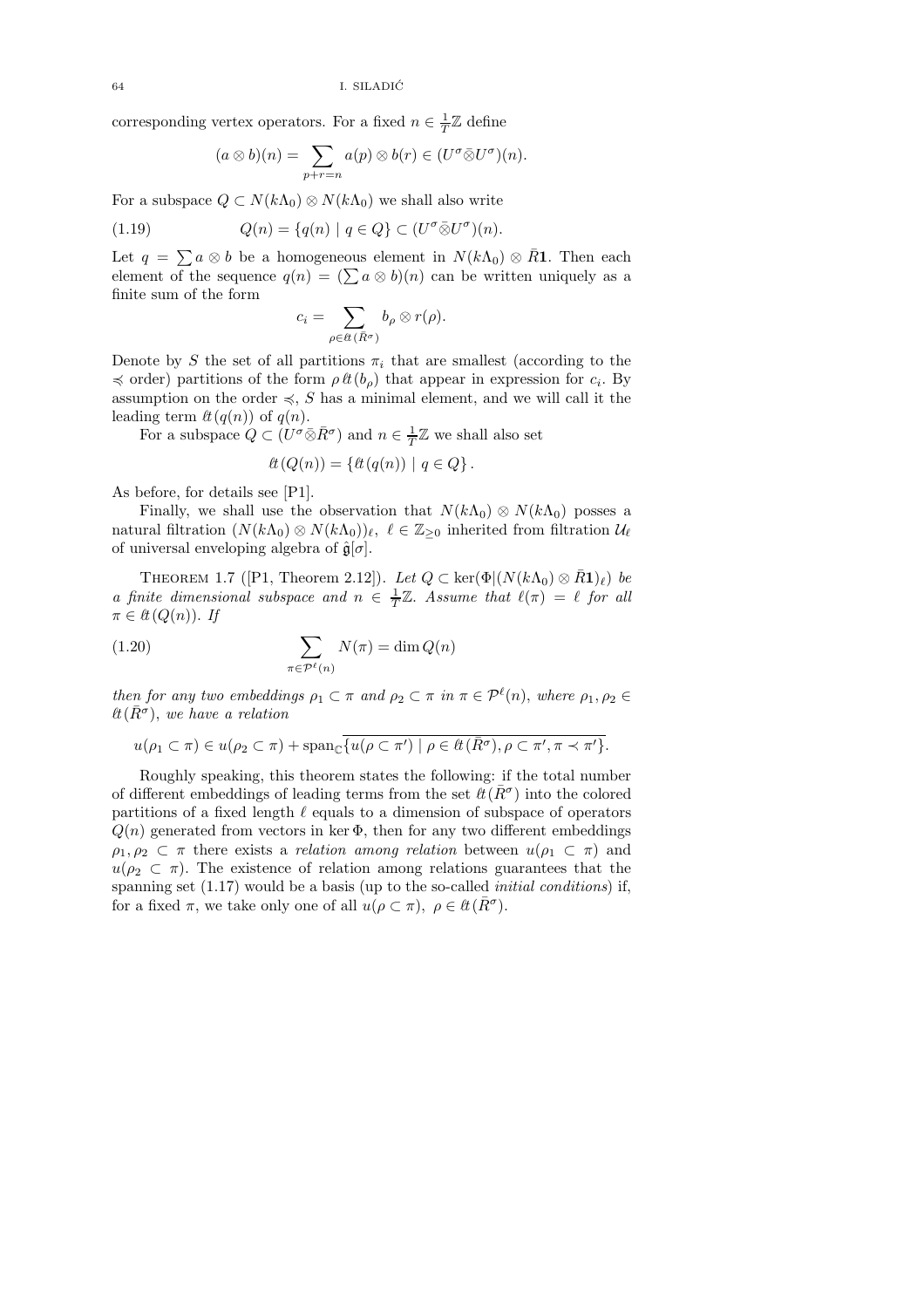# 2. TWISTED AFFINE LIE ALGEBRA  $A_2^{(2)}$  and its standard module of Level 1

In this section we shall apply the theory developed in the previous sections to the special case of the basic module for the twisted affine Lie algebra  $A_2^{(2)}$ .

2.1. Construction of  $A_2^{(2)}$ . Let  $\mathfrak g$  be the simple Lie algebra  $\mathfrak{sl}(3,\mathbb C)$ . This is a rank 2 Lie algebra of dimension 8. Let  $e_1, e_2, f_1, f_2$  be its system of canonical generators, and denote the associated simple roots by  $\alpha_1, \alpha_2$ .

There is only one nontrivial automorphism of Dynkin diagram of  $\mathfrak{g}$ : it permutes the simple roots  $\alpha_1$  and  $\alpha_2$ . Clearly, its order is 2. Denote by  $\sigma$ the automorphism of Lie algebra g induced by this Dynkin diagram automorphism, defined on the generators as follows:

$$
\rm Let
$$

$$
\mathfrak{g}=\mathfrak{g}_{[0]}\oplus\mathfrak{g}_{[1]}
$$

 $\sigma(e_1) = e_2, \ \sigma(e_2) = e_1, \ \sigma(f_1) = f_2, \ \sigma(f_2) = f_1.$ 

be the eigenspace decomposition of  $\mathfrak g$  under the action of  $\sigma\colon\sigma$  acts as identity on  $\mathfrak{g}_{[0]}$  and as -1 on  $\mathfrak{g}_{[1]}$ .

Let b be the Cartan subalgebra of  $\mathfrak{g}_{[0]}$ . Let  $\langle \cdot, \cdot \rangle$  be a nondegenerate symmetric g-invariant bilinear form on g. As a multiple of the Killing form,  $\langle \cdot, \cdot \rangle$  is also  $\sigma$  invariant and remains nonsingular on  $\mathfrak b$ , so  $\mathfrak b$  and  $\mathfrak b^*$  may be identified via this form.

Let  $\{e_1, e_2, h_1, h_2, f_1, f_2, [e_1, e_2], [f_2, f_1]\}$  be the basis of g built from the set of its canonical generators. Introduce the following notation (cf. [K], [Bo]):

$$
E_0 = [f_2, f_1], E_1 = \sqrt{2}(e_1 + e_2) F_0 = [e_1, e_2], F_1 = \sqrt{2}(f_1 + f_2),
$$
  
\n
$$
H_0 = [E_0, F_0], H_1 = [E_1, F_1],
$$
  
\n
$$
E_2 = [E_1, E_0], F_2 = [F_1, F_0], H_2 = h_1 - h_2,
$$
  
\n
$$
\theta = \alpha_1 + \alpha_2,
$$
  
\n
$$
\beta_0 = (-\alpha_1 - \alpha_2)|_b, \ \beta_1 = \alpha_1|_b = \alpha_2|_b.
$$

The sets  $\{E_1, H_1, F_1\}$  and  $\{E_0, E_2, H_2, F_2, F_0\}$  are linear bases for the spaces  $\mathfrak{g}_{[0]}$  and  $\mathfrak{g}_{[1]}$  respectively, and they are normalized so that  $[E_i, F_i] = H_i$ ,  $i =$ 0, 1, 2 hold. Furthermore, the space  $\mathfrak{g}_{[0]}$  is Lie algebra  $\mathfrak{sl}(2,\mathbb{C})$  and  $\mathfrak{g}_{[1]}$  is its irreducible module.

For  $i, j = 0, 1$  define  $a_{ij} = \beta(H_i)$  and denote by A the matrix  $(a_{ij})_{i,j=0,1}$ . Then

$$
A = \begin{pmatrix} 2 & -1 \\ -4 & 2 \end{pmatrix}.
$$

Matrix A is a generalized Cartan matrix of affine type associated to the twisted affine Lie algebra  $A_2^{(2)}$ .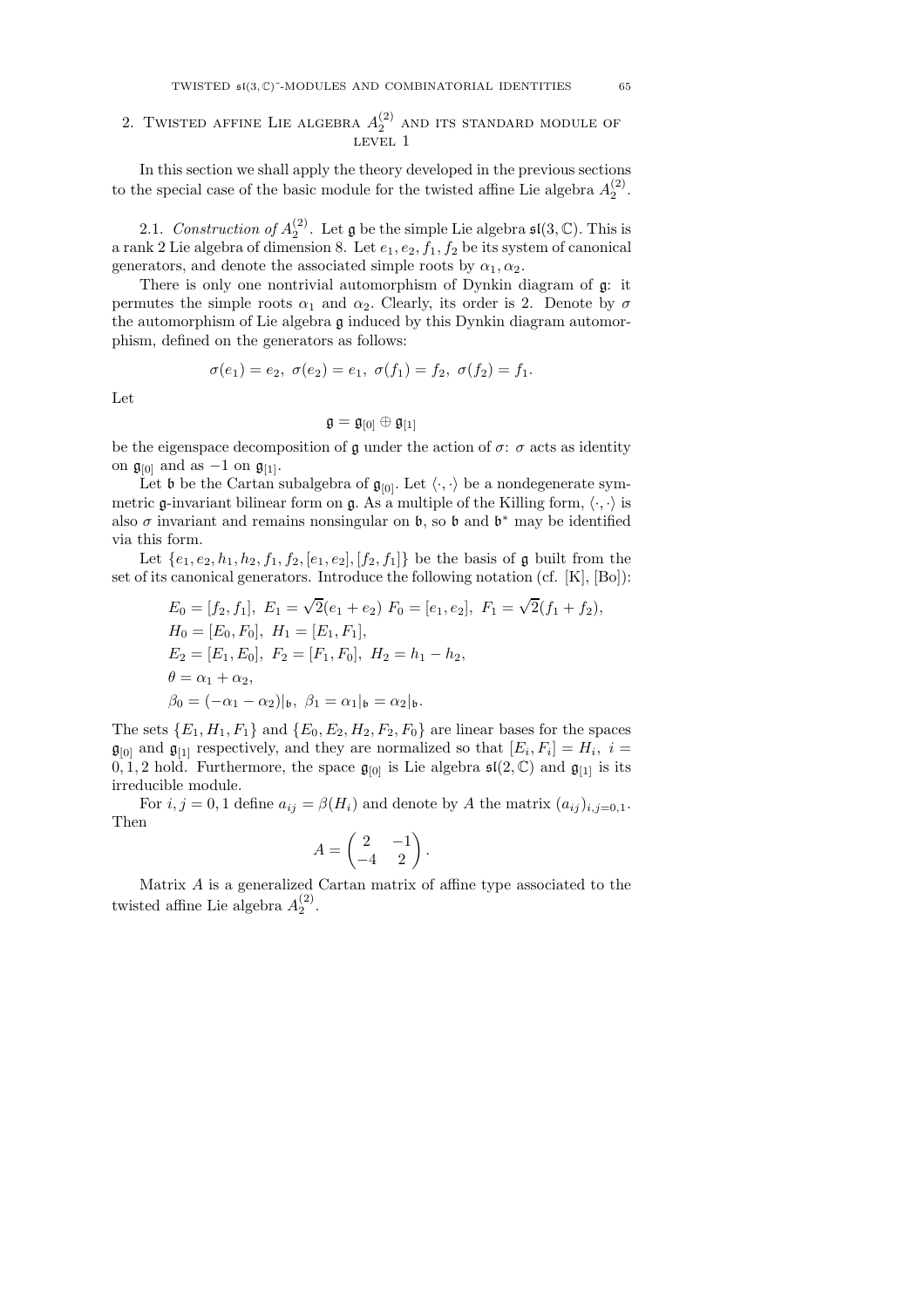Denote now by  $\mathbb{C}[t, t^{-1}]$  the  $\mathbb{C}\text{-algebra of Laurent polynomials in indeterminant.}$ minate  $t$ . Define the Lie algebras

$$
\hat{\mathfrak{g}}[\sigma] = \mathfrak{g}_{[0]} \otimes \mathbb{C}[t, t^{-1}] \oplus \mathfrak{g}_{[1]} \otimes \mathbb{C}[t^{\frac{1}{2}}, t^{-\frac{1}{2}}] \oplus \mathbb{C}c, \quad \tilde{\mathfrak{g}}[\sigma] = \hat{\mathfrak{g}}[\sigma] \oplus \mathbb{C}d
$$

by the conditions

$$
[a \otimes t^{m/2}, b \otimes t^{n/2}] = [a, b] \otimes t^{(m+n)/2} + \frac{m}{2} \delta_{m+n,0} \langle a, b \rangle c,
$$
  

$$
c \neq 0 \text{ central}, [d, a \otimes t^{m/2}] = \frac{m}{2} \cdot a \otimes t^{m/2},
$$

for  $m, n \in \mathbb{Z}$  and  $a \in \mathfrak{g}_{[m \mod 2]}, b \in \mathfrak{g}_{[n \mod 2]}$ . The Lie algebra  $\tilde{\mathfrak{g}}[\sigma]$  is *homogenous* realization of twisted Lie algebra  $A_2^{(2)}$ .

Next, we shall describe generators and root system of  $\tilde{\mathfrak{g}}[\sigma]$ . First, the space  $\mathfrak{h} = \mathfrak{b} \oplus \mathbb{C}c$  is a Cartan subalgebra of  $\hat{\mathfrak{g}}[\sigma]$ , and  $\mathfrak{h}^e = \mathfrak{h} \oplus \mathbb{C}d$  is a Cartan subalgebra of  $\tilde{\mathfrak{g}}[\sigma]$ . Let  $\delta \in {\mathfrak{h}}^{\epsilon^*}$  be such that  $\delta|_{\mathfrak{h}} = 0$ ,  $\delta(d) = 1$ . Define the linear functionals  $\alpha_0, \alpha_1 \in \mathfrak{h}^{e^*}$  by  $\alpha_1|_{\mathfrak{b}} = \beta_1$ ,  $\alpha_1(c) = 0$ ,  $\alpha_1(d) = 0$  and  $\alpha_0 = \frac{\delta}{2} - 2\alpha_1.$ 

Define the following elements of  $\hat{\mathfrak{g}}[\sigma]$ :

$$
e_0 = E_0 \otimes t^{\frac{1}{2}}, \ e_1 = E_1 \otimes t^0,
$$
  
\n
$$
f_0 = F_0 \otimes t^{-\frac{1}{2}}, \ f_1 = F_1 \otimes t^0,
$$
  
\n
$$
h_0 = H_0 + \frac{1}{2}c, \ h_1 = H_1.
$$

The set  $\{e_0, e_1, f_0, f_1, h_0, h_1, d\}$  is a system of canonical generators of  $\tilde{\mathfrak{g}}[\sigma]$ . Root system (and its geometry) may be visualized as follows:



2.2. Leading terms. In order to describe our main result, we will introduce another set of symbols: take  $X_1 = F_0$ ,  $X_2 = F_2$ ,  $X_3 = H_2$ ,  $X_4 = E_2$ ,  $X_5 =$  $E_0, X_6 = E_1, X_7 = H_1, X_8 = F_1$ . These vectors form a linear basis for Lie algebra  $\mathfrak{g} = \mathfrak{sl}(3, \mathbb{C})$ . We will work simultaneously with untwisted  $(\tilde{\mathfrak{g}})$  and twisted  $(\tilde{\mathfrak{g}}[\sigma])$  affine Lie algebras, and it is worthwile to emphasize that we will use the same notation for operators  $X_i(k)$ ,  $k \in \frac{1}{2}\mathbb{Z}$ ; first time as operators on  $N(\Lambda_0)$ , and second time as operators on  $M(\Lambda)$ . Hopefuly there will be no confusion for reader, since precise meaning should be clear from the contex.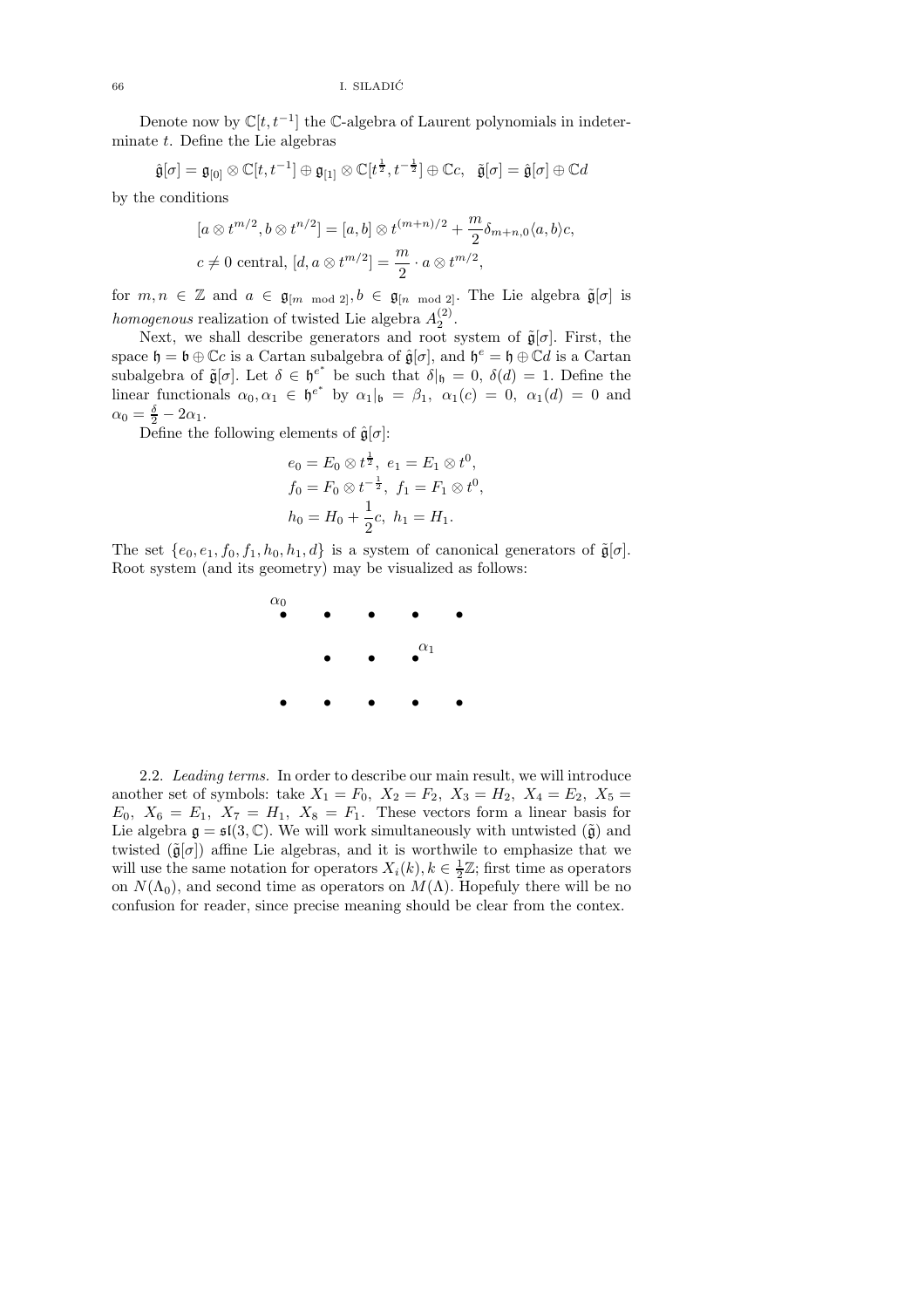$$
e_0 = X_5 \otimes t^{1/2} = X_5(\frac{1}{2}), \ e_1 = X_6 \otimes t^0 = X_6(0),
$$
  
\n
$$
[e_1, e_0] = [E_1, E_0] \otimes t^{1/2} = E_2 \otimes t^{1/2} = X_4 \otimes t^{1/2} = X_4(\frac{1}{2}),
$$
  
\n
$$
f_0 = X_1 \otimes t^{-1/2} = X_1(-\frac{1}{2}), \ f_1 = X_8 \otimes t^0 = X_8(0),
$$
  
\n
$$
[f_1, f_0] = [F_1, F_0] \otimes t^{-1/2} = F_2 \otimes t^{-1/2} = X_2 \otimes t^{-1/2} = X_2(-\frac{1}{2}),
$$
  
\n
$$
h_1 \otimes t^0 = X_7 \otimes t^0 = X_7(0), H_2 \otimes t^{1/2} = X_3 \otimes t^{1/2} = X_3(\frac{1}{2}).
$$

Define a linear order on the set  $X_i, i = 1, \ldots, 8$  by

$$
X_1 \ge X_6 \ge X_2 \ge X_7 \ge X_3 \ge X_8 \ge X_4 \ge X_5.
$$

The g invariant subspace R of  $N(\Lambda_0)$  generated by the vector  $X_1(-1)^2 \mathbf{1}(=$  $F_0(-1)^2$ 1) is 27 dimensional and has a basis consisting of the vectors (cf. section  $1.6$ :

$$
X_1X_6
$$

$$
X_1X_7
$$

$$
X_1X_7-X_2X_6
$$

$$
X_1X_2
$$

$$
X_1X_8+X_2X_7-X_3X_6
$$

$$
X_2X_8+X_3X_7-X_4X_6
$$

$$
X_3X_8+X_4X_7-X_5X_6
$$

$$
X_4X_8+X_5X_7
$$

$$
X_5X_8
$$

$$
X_5X_8
$$

$$
2X_1X_7+X_2X_6+6X_1
$$

$$
2X_3X_5+X_4X_4
$$

$$
X_4X_5
$$

$$
2X_3X_5+X_4X_4
$$

$$
X_4X_5
$$

$$
2X_3X_8-X_4X_7+4X_5X_6+6X_4
$$

$$
X_4X_8-2X_5X_7+6X_5
$$

$$
2X_3X_8-X_4X_7+4X_5X_6+6X_4
$$

$$
X_4X_8-2X_5X_7+6X_5
$$

$$
7X_6X_6-8X_1X_3+3X_2X_2
$$

$$
7X_6X_7 + 12X_1X_4 - 2X_2X_3 + 16X_6
$$
  
\n
$$
7X_7X_7 - 48X_1X_5 - 6X_2X_4 + 4X_3X_3 - 14X_6X_8 + 16X_7
$$
  
\n
$$
7X_7X_8 - 12X_2X_5 + 2X_3X_4 + 16X_8
$$
  
\n
$$
7X_8X_8 - 8X_3X_5 + 3X_4X_4
$$

$$
5X_7X_7 - 48X_1X_5 + 12X_2X_4 - 4X_3X_3 + 20X_6X_8 + 8X_7
$$

where  $X_1X_6$  actualy stands for  $X_1(-1)X_6(-1)$  and so forth. Note that this space decomposes as a direct sum of  $9+7+5+5+1$  dimensional  $\mathfrak{g}_{[0]}(=\mathfrak{sl}(2,\mathbb{C}))$ modules.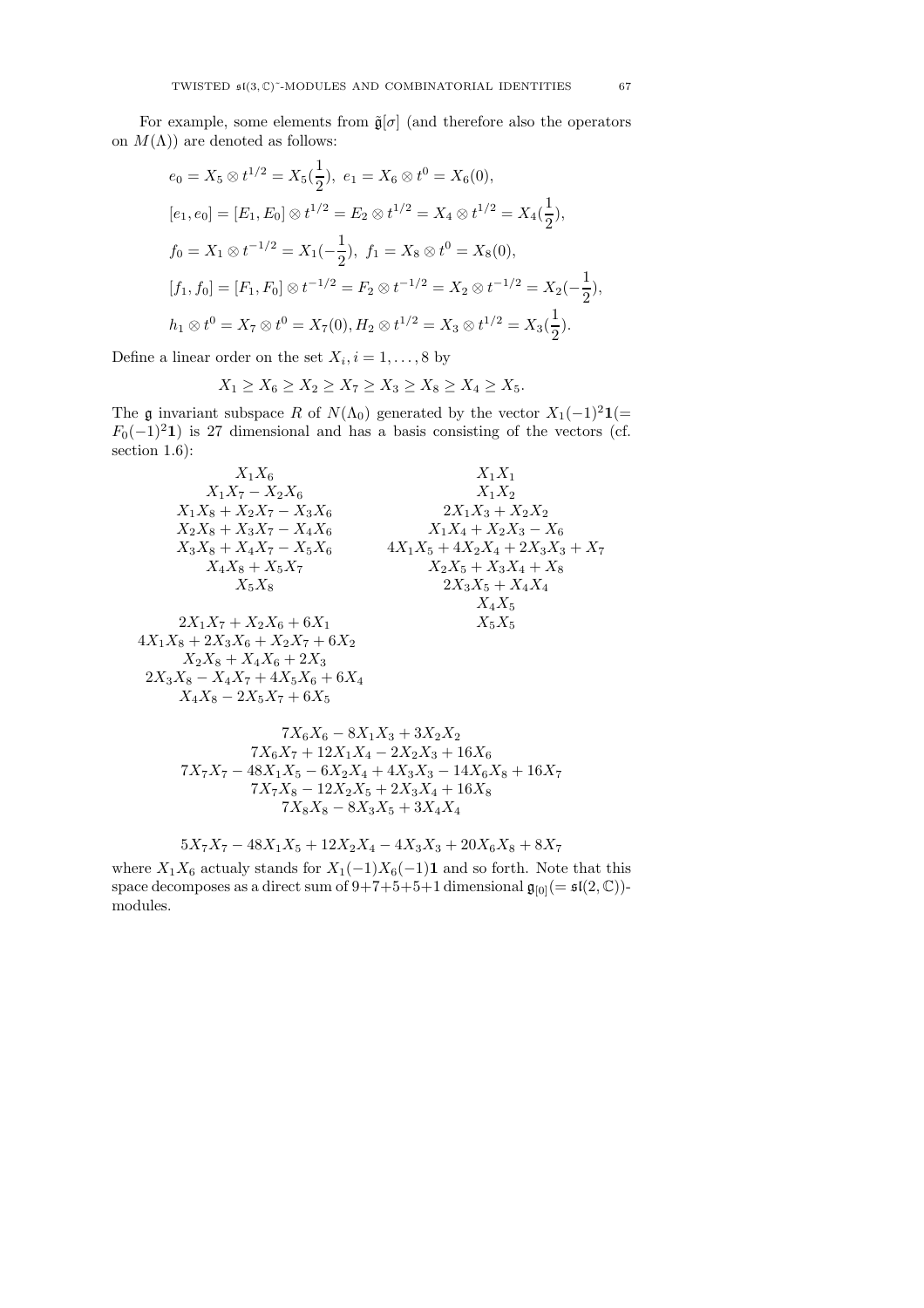Our next task is to compute leading terms of coefficients of twisted vertex operators associated to the elements of  $R$ , or in the other words, we have to describe the set  $\ell \ell(\bar{R}^{\sigma}).$ 

LEMMA 2.1. The set  $\ell(\bar{R}^{\sigma})$  consists of the elements of the form:

$$
X_{i_1}(j - \frac{1}{2})X_{i_2}(j - \frac{1}{2}), X_{i_1}(j - 1)X_{i_2}(j)
$$
  
\nwith colors  $i_1i_2 : 11, 21, 22, 31, 32, 41, 33, 42, 51, 43, 52, 44, 53, 54, 55,$   
\n $X_{i_1}(j - \frac{3}{2})X_{i_2}(j - \frac{1}{2}), X_{i_1}(j - 1)X_{i_2}(j - 1)$   
\nwith colors  $i_1i_2 : 11, 12, 13, 66, 14, 76, 15, 77, 86, 25, 87, 35, 88, 45, 55,$   
\n $X_{i_1}(j - \frac{1}{2})X_{i_2}(j)$   
\nwith colors  $i_1i_2 : 16, 17, 26, 18, 27, 28, 37, 47, 38, 48, 57, 58,$   
\n $X_{i_1}(j - 1)X_{i_2}(j - \frac{1}{2})$   
\nwith colors  $i_1i_2 : 61, 71, 62, 63, 72, 73, 64, 74, 65, 84, 75, 85,$ 

where  $j \in \mathbb{Z}$ .

PROOF. Let us take the element  $X_1(-1)X_6(-1)1$ , and let us demonstrate how one can compute the leading terms for the corresponding vertex operator. Using the expression for the coefficient  $(a(-1)b)(n)$  in the  $(-1)$ -product ([Li2], definition 3.7) for  $a = X_1(-1)\mathbf{1}$  and  $b = X_6(-1)\mathbf{1}$ , and taking into account that  $T = 2$ , we get

$$
Y^{\sigma}(X_1(-1)X_6(-1)\mathbf{1}, z) = \sum_{i < 0} X_1(i + \frac{1}{2})Y^{\sigma}(X_6(-1)\mathbf{1}, z)z^{-i-1-\frac{1}{2}} \\
+ \sum_{i \geq 0} Y^{\sigma}(X_6(-1)\mathbf{1}, z)X_1(i + \frac{1}{2})z^{-i-1-\frac{1}{2}} \\
+ \sum_{k \geq 0} (-1)^k {k - \frac{1}{2} \choose k + 1} Y^{\sigma}(X_1(k)X_6(-1)\mathbf{1}, z)z^{-k-1}.
$$

Since  $X_1(k)X_6(-1)\mathbf{1} = 0$  for  $k \geq 2$  on  $N(\Lambda_0)$ , we get

$$
Y^{\sigma}(X_1(-1)X_6(-1)\mathbf{1}, z) = \sum_{i < 0} \sum_{k \in \mathbb{Z}} X_1(i + \frac{1}{2})X_6(k)z^{-k-i-2-\frac{1}{2}}
$$
  
+ 
$$
\sum_{i \ge 0} \sum_{k \in \mathbb{Z}} X_6(k)X_1(i + \frac{1}{2})z^{-k-i-2-\frac{1}{2}}
$$
  
+ 
$$
Y^{\sigma}([X_1, X_6](-1)\mathbf{1}, z)z^{-1} - \frac{1}{2}\langle X_1, X_6 \rangle.
$$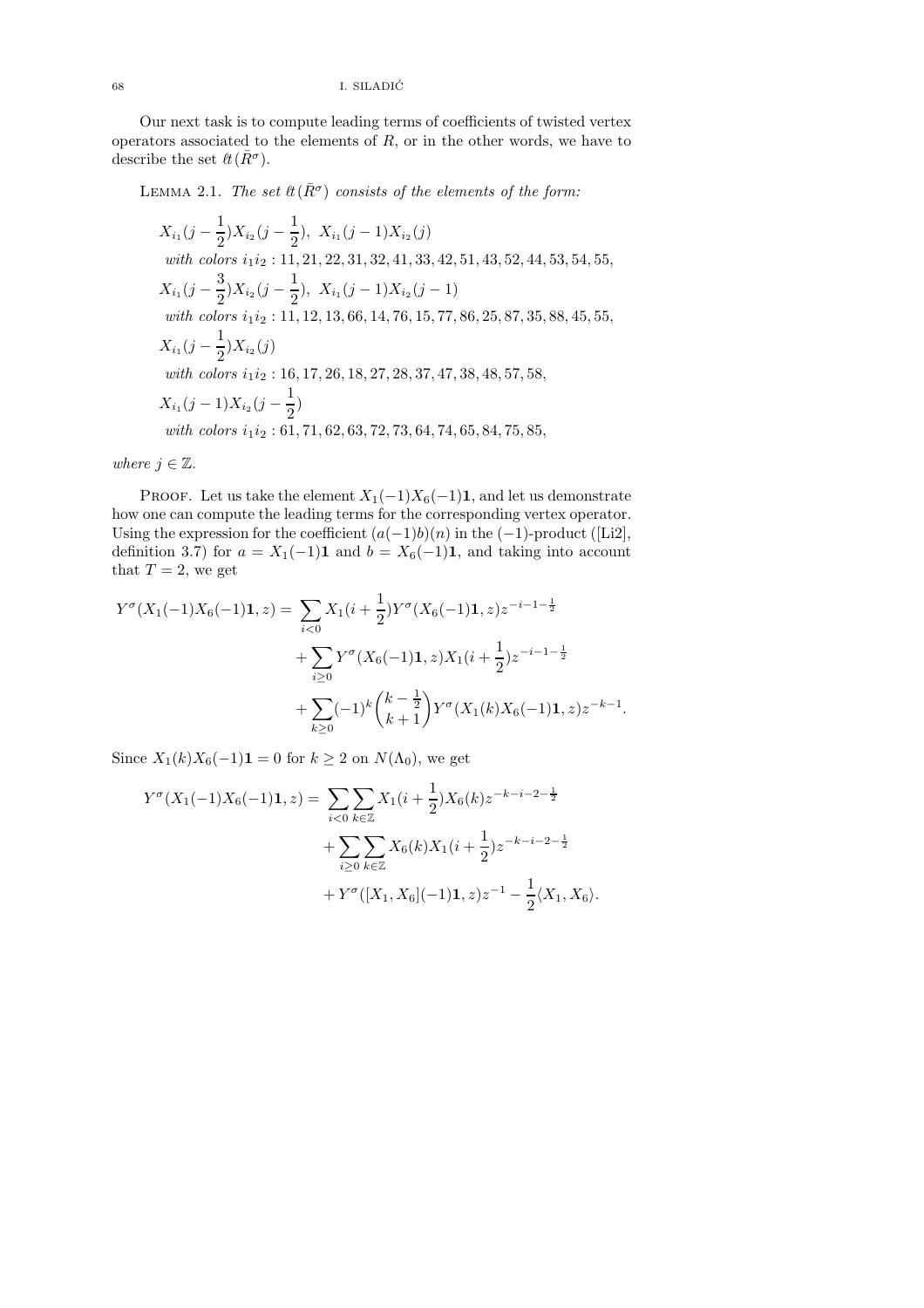If we fix degree of z to be  $2j - \frac{1}{2} = -k - i - 2 - \frac{1}{2}$ , we find that corresponding coefficient of this vertex operator is of the form

$$
\sum_{i<0} X_1(i+\frac{1}{2})X_6(-2j-i-2)
$$
  
+
$$
\sum_{i\geq 0} X_6(-2j-i-2)X_1(i+\frac{1}{2}) +
$$
 "larger terms",

where by "larger terms" we mean larger colored partitions. The definition of ordering and leading terms gives us that the smallest colored partition in this sum is  $X_1(j - \frac{1}{2})X_6(j)$ .

Repeating this process for all of 27 basis vectors of  $R$ , and repeatedly taking into account leading terms we have already calculated, we get the  $\Box$ lemma.

2.3. Relations among relations. Next, we count all possible embeddings of leading terms from Lemma 2.1 in colored partitions of length 3:

LEMMA 2.2. For  $s \in \mathbb{Z}$  we have

$$
\sum_{|\pi|=3s-\frac{5}{2}} N(\pi) = 81, \sum_{|\pi|=3s-\frac{3}{2}} N(\pi) = 81, \sum_{|\pi|=3s-\frac{1}{2}} N(\pi) = 81,
$$
  

$$
\sum_{|\pi|=3s-2} N(\pi) = 80, \sum_{|\pi|=3s-1} N(\pi) = 80, \sum_{|\pi|=3s} N(\pi) = 80.
$$

For example, colored partition  $\pi = X_3(-\frac{3}{2})X_2(-\frac{3}{2})X_6(-1)$  has 2 embeddings  $\rho \subset \pi$ : those are  $\rho = X_3(-\frac{3}{2})X_2(-\frac{3}{2})$  and  $\rho = X_2(-\frac{3}{2})X_6(-1)$ . On the other hand, colored partition  $X_3(-\frac{3}{2})X_6(-1)$  is not in  $\ell(\bar{R}\sigma)$ .

Recall now the definition (1.18) of the map Φ. We have

LEMMA 2.3. Let  $\{e_{\theta} = [e_1, e_2], e_1, e_2, h_1, h_2, f_1, f_2, [f_2, f_1]\}$  be a basis of  $\mathfrak g$ build from the set of its canonical generators. Let  $u_i, u^i, i = 1, \ldots$  dim  $\mathfrak g$  be a pair of dual bases of g with respect to  $\langle \cdot, \cdot \rangle$ . The following vectors are highest weight vectors of g-submodules of  $N(\Lambda_0) \otimes N(\Lambda_0)$  of dimensions 64, 35, 35 and 27 respectively:

$$
q_{64} = e_{\theta}(-2) \otimes e_{\theta}(-1)e_{\theta}(-1) - e_{\theta}(-1) \otimes e_{\theta}(-2)e_{\theta}(-1),
$$
  
\n
$$
q_{35} = f_1(1) \cdot q_{64} = e_2(-1) \otimes e_{\theta}(-1)e_{\theta}(-1) - e_{\theta}(-1) \otimes e_2(-1)e_{\theta}(-1),
$$
  
\n
$$
q_{35} = -f_2(1) \cdot q_{64} = e_1(-1) \otimes e_{\theta}(-1)e_{\theta}(-1) - e_{\theta}(-1) \otimes e_1(-1)e_{\theta}(-1),
$$
  
\n
$$
q_{27} = \frac{1}{8} \sum_{i=1}^{\dim \mathfrak{g}} u_i(-1) \otimes u^i(0)e_{\theta}(-1)e_{\theta}(-1) - 2 \cdot \mathbf{1} \otimes e_{\theta}(-2)e_{\theta}(-1).
$$

Moreover, the corresponding g-submodules  $Q_{64}, Q_{35}, Q_{35}, Q_{27}$  are in ker  $\Phi$ (here we write  $e_{\theta}(-1)e_{\theta}(-1)$  for  $e_{\theta}(-1)e_{\theta}(-1)$ **1** etc. for short).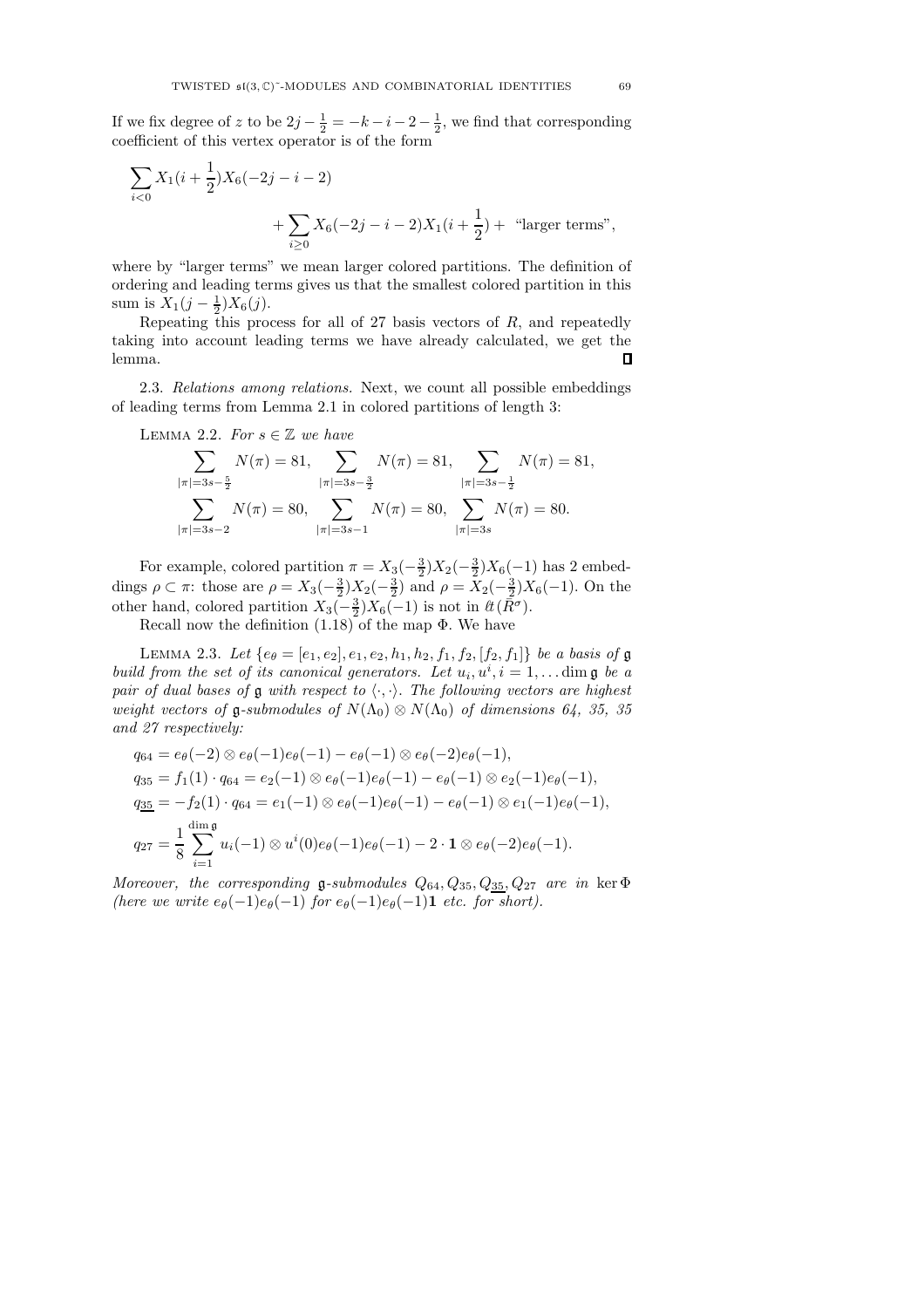PROOF. It is straightforward to prove that vectors  $q_{64}, q_{35}$  and  $q_{35}$  are highest weight vectors for the action of g, and that they lie in ker Φ. Dimensions of the corresponding modules are calculated using Weyl formula, and since  $\Phi$  is a g-module map, it is also clear that  $Q_{64}, Q_{35}$  and  $Q_{\underline{35}}$  are in ker  $\Phi$ .

Let  $x \in \mathfrak{g}$ . Write

$$
[x, u_i] = \sum_j \alpha_{ij} u_j, \ [x, u^i] = \sum_j \beta_{ji} u^j.
$$

By taking the product of the first equation with  $\langle \cdot, u^j \rangle$  and second with  $\langle \cdot, u_j \rangle$ we get

$$
\alpha_{ij} = \langle [x, u_i], u^j \rangle, \ \beta_{ji} = \langle [x, u^i], u_j \rangle.
$$

Using invariance of  $\langle \cdot, \cdot \rangle$  we obtain

$$
\alpha_{ij} = \langle x, [u_i, u^j] \rangle, \ \beta_{ji} = \langle x, [u^i, u_j] \rangle
$$

so it follows  $\alpha_{ij} = -\beta_{ji}$ . Now we get

$$
[x(0), q_{27}] = \frac{1}{8} \sum_{i=1}^{\dim \mathfrak{g}} [x(0), u_i(-1)] \otimes u^i(0)e_{\theta}(-1)e_{\theta}(-1)
$$
  
+ 
$$
\frac{1}{8} \sum_{i=1}^{\dim \mathfrak{g}} u_i(-1) \otimes [x(0), u^i(0)]e_{\theta}(-1)e_{\theta}(-1)
$$
  
+ 
$$
\frac{1}{8} \sum_{i=1}^{\dim \mathfrak{g}} u_i(-1) \otimes u^i(0)x(0)e_{\theta}(-1)e_{\theta}(-1)
$$
  
+ 
$$
2 \cdot \mathbf{1} \otimes x(0)e_{\theta}(-2)e_{\theta}(-1).
$$

By using  $\alpha_{ij} = -\beta_{ji}$  it follows that

$$
[x(0), q_{27}] = \frac{1}{8} \sum_{i=1}^{\dim \mathfrak{g}} u_i(-1) \otimes u^i(0) x(0) e_{\theta}(-1) e_{\theta}(-1) + 2 \cdot \mathbf{1} \otimes x(0) e_{\theta}(-2) e_{\theta}(-1).
$$

Since  $e_{\theta}(-1)e_{\theta}(-1)$  and  $e_{\theta}(-2)e_{\theta}(-1)$  are highest weight vectors, we get

$$
[e_1(0), q_{27}] = [e_2(0), q_{27}] = [e_\theta(0), q_{27}] = 0
$$

as required.

Recall now that Virasoro element  $\omega$  of  $N(\Lambda_0)$  is defined by

$$
\omega = \frac{1}{8} \sum_{i=1}^{\dim \mathfrak{g}} u_i(-1) u^i(-1).
$$

Derivation of the vertex operator algebra  $N(\Lambda_0)$  is then

$$
L(-1) = \omega(0) = \frac{1}{8} \sum_{i=1}^{\dim \mathfrak{g}} \sum_{n+m=-1} \mathfrak{g} u_i(n) u^i(m) \mathfrak{g}.
$$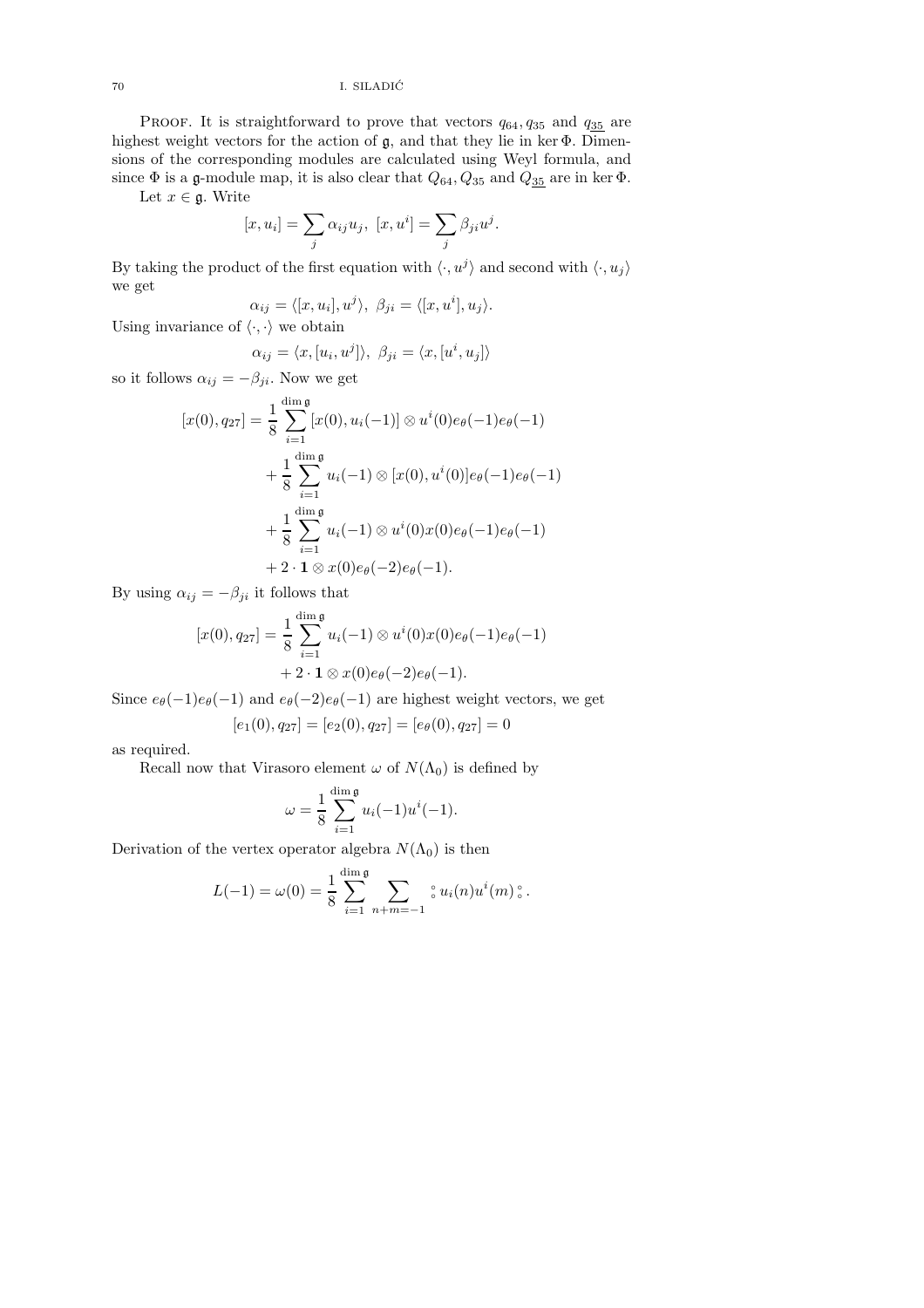Since  $\mathfrak{g}(n)e_{\theta}(-1)e_{\theta}(-1) = 0$  for  $n > 0$ , we get

$$
\Phi(q_{27}) = \frac{1}{8} \sum_{i=1}^{\dim \mathfrak{g}} u_i(-1)u^i(0)e_{\theta}(-1)e_{\theta}(-1) - e_{\theta}(-2)e_{\theta}(-1)
$$

$$
= L(-1)e_{\theta}(-1)e_{\theta}(-1) - 2e_{\theta}(-2)e_{\theta}(-1) = 0.
$$

In order to apply Theorem 1.7, we need to determine dim  $\sum Q_p(n)$ ,  $p =$ 64, 35, 35, 27. We shall use the irreducibility of loop  $\tilde{\mathfrak{g}}[\sigma]$ -modules arising from irreducible  $(g, \sigma)$ -modules established in Proposition 1.1.

LEMMA 2.4. g-submodules  $Q_{64}, Q_{35}, Q_{35}, Q_{27}$  are irreducible  $(\mathfrak{g}, \sigma)$ -modules.

PROOF. First, since  $Q_{64}$  is an irreducible g-module and  $\sigma(q_{64}) = q_{64}$ , it follows that  $Q_{64}$  is an irreducible  $(\mathfrak{g}, \sigma)$ -module. Second, because  $\sigma(q_{35}) = q_{35}$ , and  $Q_{35}$  and  $Q_{35}$  are irreducible g-modules,  $Q_{35} \oplus Q_{35}$  is also an irreducible  $(\mathfrak{g}, \sigma)$ -module. Finally, if  $(u_i, u^i)$  is pair of elements of dual bases, then they lie in the same  $\sigma$ -eigenspace of  $\mathfrak{g}$ , so  $\sigma(q_{27}) = q_{27}$ , providing that  $Q_{27}$  is closed under  $\sigma$ , and therefore  $Q_{27}$  is also an irreducible  $(\mathfrak{g}, \sigma)$ -module.  $\Box$ 

Let us temporarily denote by  $Q \subset N(k\Lambda_0) \otimes N(k\Lambda_0)$  any  $(\mathfrak{g}, \sigma)$ -module invariant under  $L(0)$  as well. Introduce the notation

$$
\tilde{\mathfrak{g}}_{\geq 0} = \bigoplus_{n \geq 0} \mathfrak{g}(n), \quad \tilde{\mathfrak{g}}_{> 0} = \bigoplus_{n > 0} \mathfrak{g}(n), \quad Q_{\geq 0} = U(\tilde{\mathfrak{g}}_{\geq 0})Q, \quad Q_{> 0} = U(\tilde{\mathfrak{g}}_{> 0})Q.
$$

Since Q is a  $(\mathfrak{g}, \sigma)$ -module, we may construct the twisted loop module for  $\tilde{\mathfrak{g}}[\sigma]$  from Q as in section 1.2. Denote that module by  $Q^{\sigma}_{A}$ .

Set (cf. (1.19))

$$
\overline{(Q_{\geq 0})^{\sigma}} = \coprod_{n \in \frac{1}{T}\mathbb{Z}} Q_{\geq 0}(n) \subset U^{\sigma} \bar{\otimes} U^{\sigma}, \quad \overline{(Q_{>0})^{\sigma}} = \coprod_{n \in \frac{1}{T}\mathbb{Z}} Q_{>0}(n) \subset U^{\sigma} \bar{\otimes} U^{\sigma}.
$$

PROPOSITION 2.5. The map

$$
\phi: Q_A^{\sigma} \to \frac{\overline{(Q_{\geq 0})^{\sigma}}}{\overline{(Q_{>0})^{\sigma}}}, \quad \phi(q \otimes t^n) = q(n) + Q_{>0}(n)
$$

is a homomorphism of  $\frac{1}{T}\mathbb{Z}$ -graded  $\tilde{\mathfrak{g}}[\sigma]$ -modules.

PROOF. The twisted vertex operator commutator formula gives

(2.1) 
$$
[x(m), q(n)] = \sum_{i \ge 0} {m \choose i} (x(i)q)(m+n-i)
$$

for all  $x \in \mathfrak{g}, q \in Q$  and all  $m, n \in \frac{1}{T}\mathbb{Z}$ . Since  $Q_{>0}$  is  $\tilde{\mathfrak{g}}_{\geq 0}$ -module, it follows from  $(2.1)$  that

(2.2) 
$$
[x(m), q(n) + Q_{>0}(n)] = (x(0)q)(m+n) + Q_{>0}(m+n)
$$

 $\Box$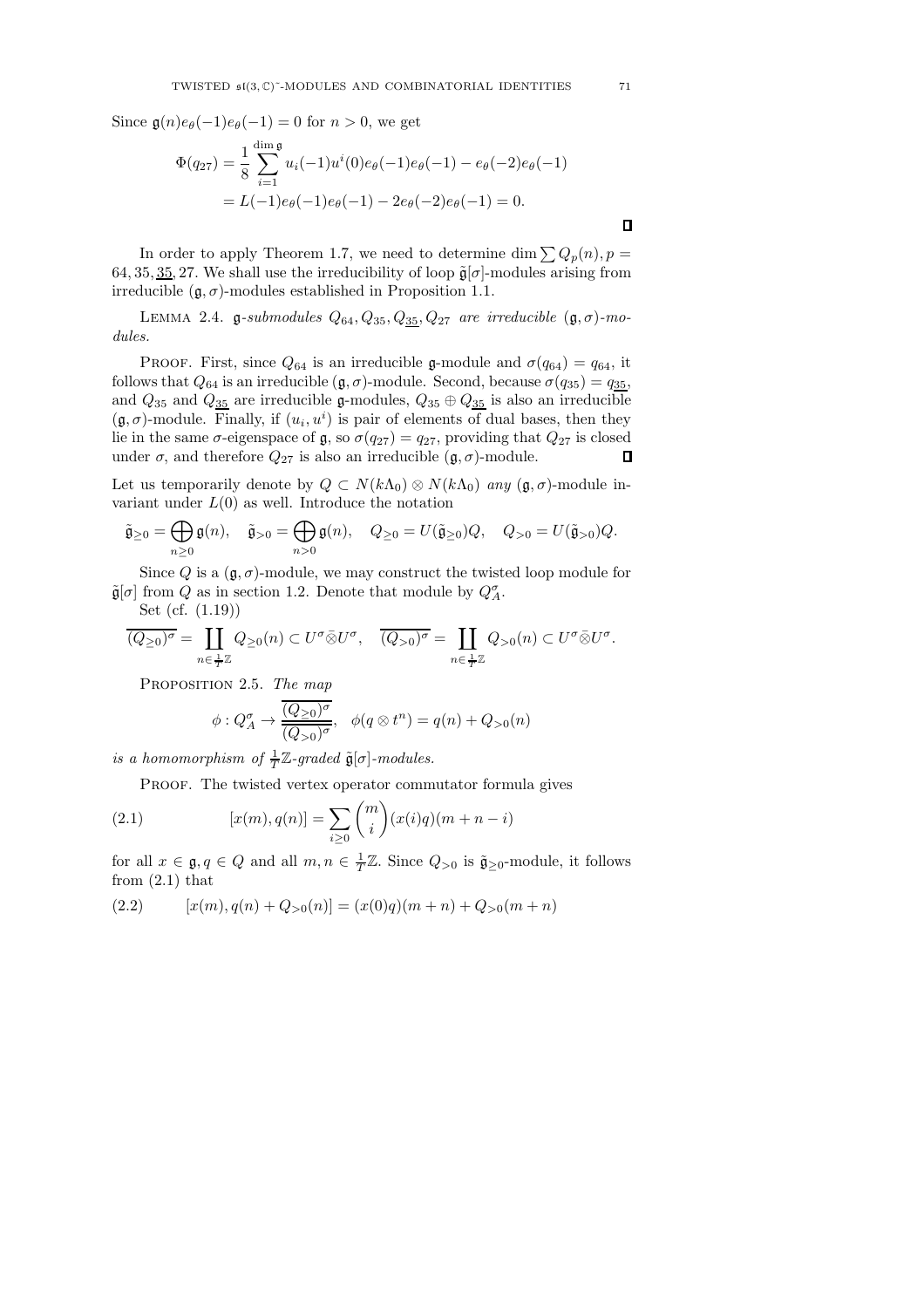providing that the quotient

$$
\frac{\overline{(Q_{\geq 0})^\sigma}}{\overline{(Q_{>0})^\sigma}}
$$

is well-defined  $\tilde{\mathfrak{g}}[\sigma]$ -module. Comparing (1.13) with (2.2) together with identification  $L(0) \leftrightarrow -d$  shows that  $\phi$  is indeed homomorphism of  $\tilde{\mathfrak{g}}[\sigma]$ -modules, so the proof is complete. so the proof is complete.

REMARK 2.6. By using Propositions 1.1 and 2.5, we see that if  $Q$  is  $(\mathfrak{g}, \sigma)$ -irreducible, then  $\phi$  is either zero or it is injective.

REMARK 2.7. Let  $n \in \mathbb{Z}$  be a fixed integer, and let  $Q \subset N(k\Lambda_0) \otimes N(k\Lambda_0)$ be a finite dimensional  $(\mathfrak{g}, \sigma)$ -irreducible  $L(0)$ -invariant module. Then

$$
\dim(Q) = \sum_{i=0}^{T-1} \dim\left(Q_A^{\sigma}(n + \frac{i}{T})\right).
$$

Suppose that  $\phi$  is not zero. Then Proposition 2.5 and Remark 2.6 imply that

$$
\dim(Q) = \sum_{i=0}^{T-1} \dim\left(Q(n+\frac{i}{T})\right).
$$

In the other words, map  $q \mapsto q(n)$  is injective on Q.

LEMMA 2.8. Let  $Q_{64}, Q_{35}, Q_{35}, Q_{27}$  be as in the previous lemma. Then for any  $n \in \mathbb{Z}$  and  $p = 64, 35, \underline{35}, 27$ 

$$
\dim Q_p(n) = \sum_{i=0,1} \dim \left( Q(n + \frac{i}{T}) \right) = \dim Q_p.
$$

PROOF. By remark 2.7, we have to prove that map  $\phi$  is not identically zero. An easy calculation shows that

$$
(Q_{64})_{>0}=Q_{35}\oplus Q_{\underline{35}}\oplus (\mathcal{U}(\mathfrak{g})\cdot (\mathbf{1}\otimes e_{\theta}(-1)e_{\theta}(-1)))\,.
$$

Denote by  $E_1, H_1, F_1$  (cf. section 3.1) the basis of Lie algebra  $\mathfrak{g}_{[0]}$ , and let  $\alpha$ be its simple root.

For  $q_{64}$  and for all  $n \in \mathbb{Z}$  we have

$$
H_1(0) \cdot q_{64}(n) = 6\alpha(H_1)q_{64}(n).
$$

On the other hand, the vector in  $(Q_{64})_{>0}(n)$  with highest possible weight for the action of  $\mathfrak{g}_{[0]}$  is  $q_{35} + q_{35}$ , and its weight is

$$
H_1(0) \cdot (q_{35} + q_{35})(n) = 5\alpha (H_1)(q_{35} + q_{35})(n).
$$

This calculation shows that  $q_{64}(n) + (Q_{64})_{>0}(n) \neq (Q_{64})_{>0}(n)$ , i.e.  $\phi$  is nonzero. The same argument applies to the remaining cases, so the proof is complete. $\Box$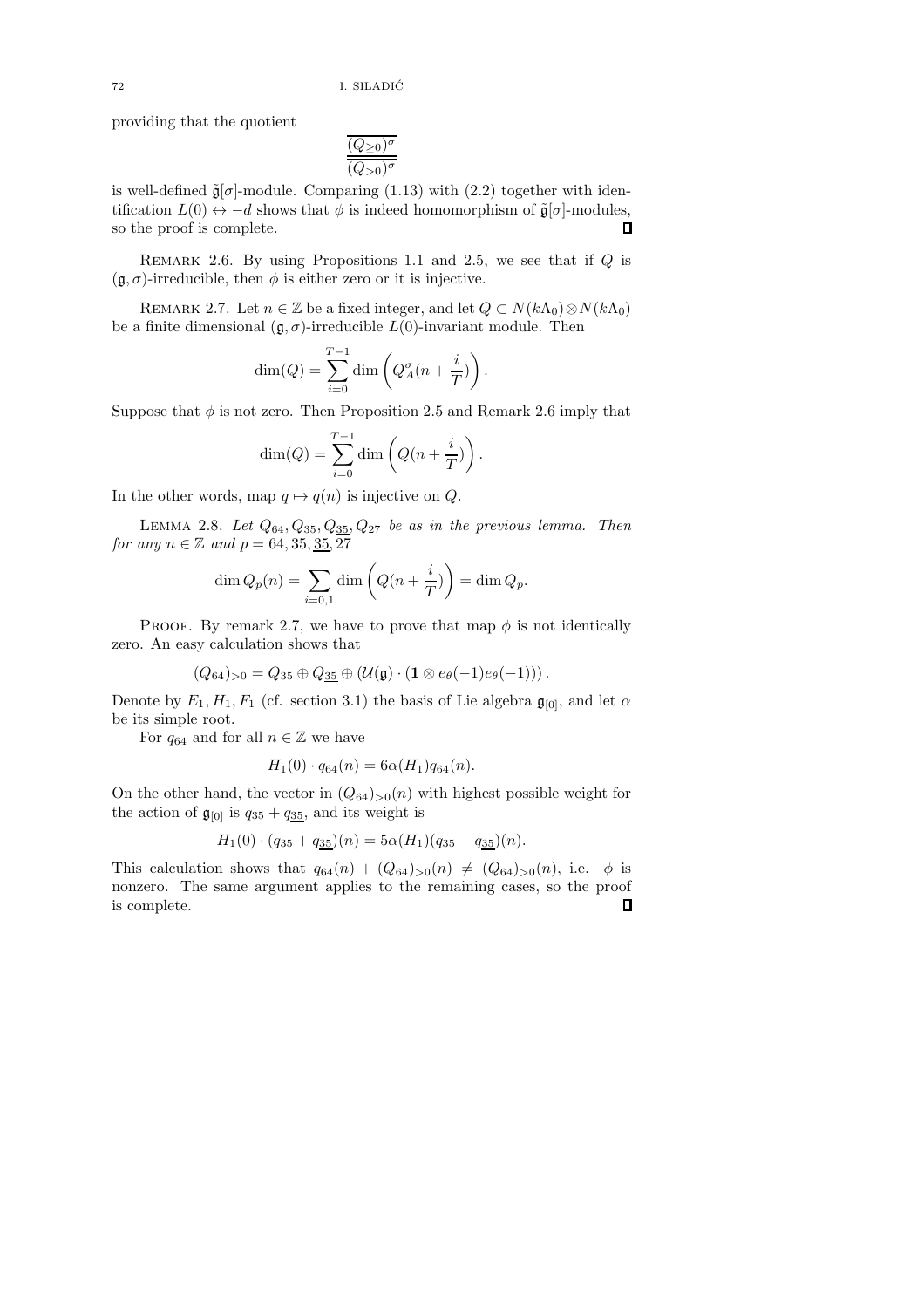Since  $(Q_{35} + Q_{35})(n) \subseteq ((Q_{64})_{>0})(n)$  it follows that  $Q_{64}(n) \cap (Q_{35} + Q_{35})(n)$  $Q_{35}(n) = 0$ . Likewise,  $Q_{27}(n) \subseteq ((Q_{35} + Q_{35})_{>0})(n)$ , so the sum

$$
Q_{64}(n) \oplus (Q_{35} + Q_{35})(n) \oplus Q_{27}(n)
$$

is indeed direct. Therefore, for

$$
Q = Q_{64} \oplus Q_{35} \oplus Q_{35} \oplus Q_{27}
$$

and arbitrary  $n \in \mathbb{Z}$  holds that

(2.3)  $\dim O(n) = 161.$ 

2.4. Initial conditions. Let  $\Lambda_0, \Lambda_1$  be the fundamental weights associated to the chosen Cartan subalgebra of  $\tilde{\mathfrak{g}}[\sigma]$ . Basic module is the (unique) standard module with the highest weight  $\Lambda = 0 \cdot \Lambda_0 + 1 \cdot \Lambda_1$ . Denote by  $v_\Lambda$  highest weight vector of basic module. The following relations on the basic module hold:

 $e_0 \cdot v_\Lambda = e_1 \cdot v_\Lambda = 0, \ f_0 \cdot v_\Lambda = 0, f_1^2 \cdot v_\Lambda = 0, \ h_0 \cdot v_\Lambda = 0, \ h_1 \cdot v_\Lambda = v_\Lambda.$ In our notation it means that

$$
X_5(\frac{1}{2}) \cdot v_{\Lambda} = X_6(0) \cdot v_{\Lambda} = 0, \quad X_1(-\frac{1}{2}) \cdot v_{\Lambda} = 0,
$$
  

$$
X_8(0)X_8(0) \cdot v_{\Lambda} = 0, \quad X_7(0) \cdot v_{\Lambda} = v_{\Lambda}.
$$

2.5. The main result. Recall that we denoted by  $P$  a basis for  $S^{\sigma}$  =  $S(\bar{\mathfrak{g}}[\sigma])$ . We shall introduce the following notation in our special case  $\tilde{\mathfrak{g}}[\sigma] =$  $A_2^{(2)}$ :

$$
S_{-}^{\sigma} = S(\bar{\mathfrak{g}}[\sigma]_{<0} + \mathbb{C}X_8(0) + \mathbb{C}X_1(-\frac{1}{2})).
$$

Let  $\mathcal{P}_-$  be a basis for  $S_-^{\sigma}$ .

We shall say that partition  $\pi = X_{i_1}(j_1)X_{i_2}(j_2)\cdots X_{i_n}(j_n) \in \mathcal{P}_-$  satisfies the difference  $R$  condition if it does not contain any of partitions from the set  $\ell\bar{t}(\bar{R}_{\sigma}).$ 

THEOREM 2.9. The set of vectors

(2.4) 
$$
u(X_{i_1}(j_1)X_{i_2}(j_2)\cdots X_{i_n}(j_n))v_{\Lambda},
$$

where  $\pi = X_{i_1}(j_1)X_{i_2}(j_2)\cdots X_{i_n}(j_n) \in \mathcal{P}_-$  satisfies the difference  $\mathcal R$  condition and initial condition  $X_1(-\frac{1}{2}) \not\subset \pi$  is a basis of the basic  $A_2^{(2)}$ -module  $L(\Lambda_1)$ .

PROOF. By using lemma 2.2 and  $(2.3)$  we see that the conditions of the Theorem 1.7 are fulfilled. Denote by  $\rho(\pi)$  exactly one of all possible embeddings  $\rho \subset \pi$ ,  $\rho \in \ell \bar{R}_{\sigma}$ ,  $\pi \in \mathcal{P}_{-}$ . Then set

$$
u(\rho(\pi) \subset \pi)v_{\Lambda_1}, \ \pi \in \mathcal{P}_-
$$

is a basis for the maximal submodule  $M^1(\Lambda_1)$  if *initial* conditions determined by module definition relations  $h_0 \cdot v_\Lambda = 0$ ,  $h_1 \cdot v_\Lambda = v_\Lambda$  produce new leading terms for which the statement of the Theorem 1.7 still holds. For example,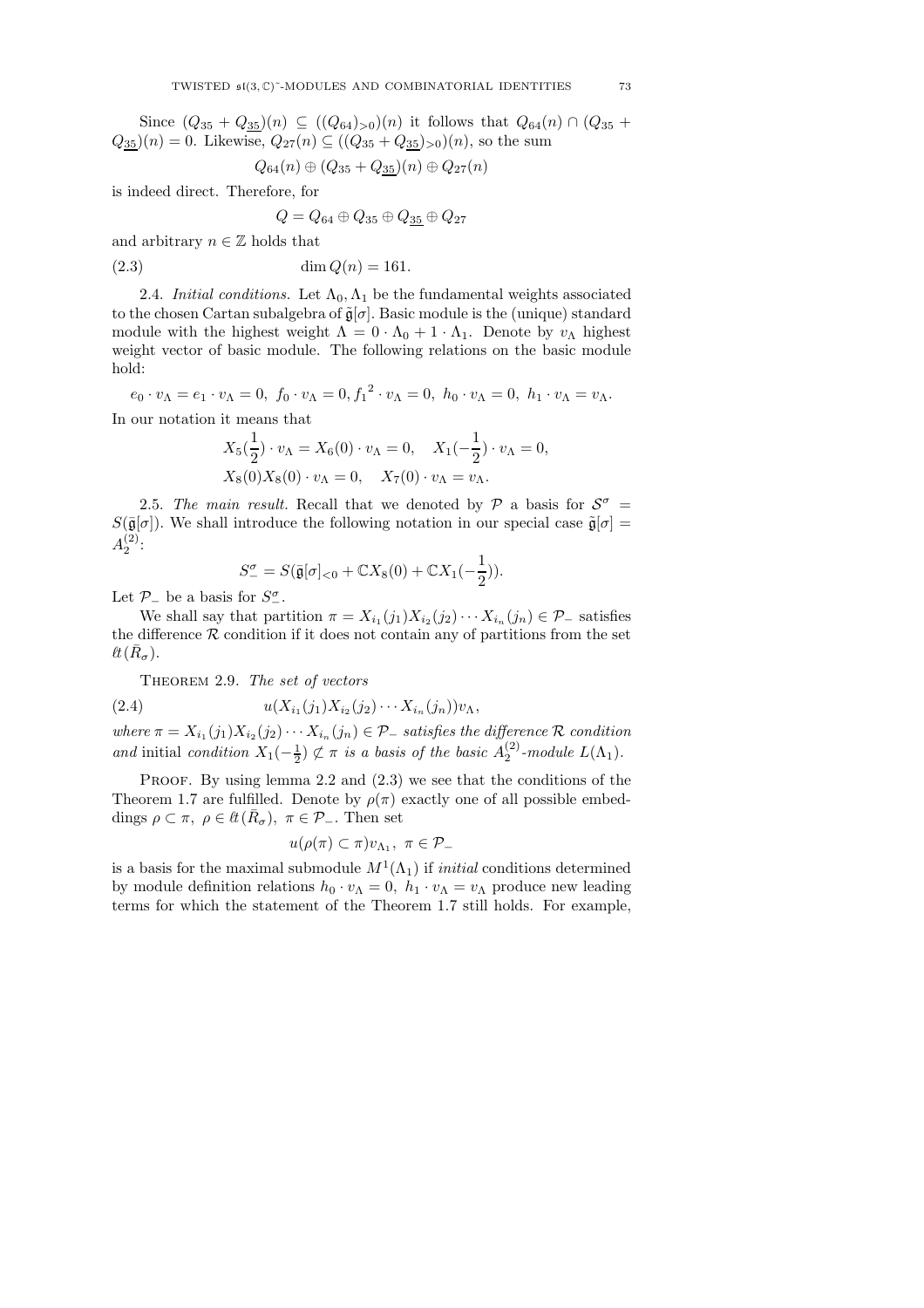from  $X_1(-\frac{1}{2})v_{\Lambda_1} = 0$  we get that  $\rho' = X_1(-\frac{1}{2})$  is new leading term. Now we have to check that for any  $\rho \in \ell \ell(\bar{R}^{\sigma})$  and  $\pi \in \mathcal{P}_-\$  such that  $\rho', \rho \subset \pi$  there is a relation among relations between  $u(\rho' \subset \pi)$  and  $u(\rho \subset \pi)$ .

Calculation by hand shows that this is indeed true for any new leading term produced by module definition relations, so finally by using procedure described in section 1.7 we obtain that (2.4) is a basis for  $L(\Lambda_1)$ .  $\Box$ 

Reformulating description of  $\ell(\bar{R}_{\sigma})$ , we may say that if  $u(\pi)v_{\Lambda_1}$  from (2.4) is in the basis of  $L(\Lambda_1)$ , then any  $\rho \subset \pi$ , whose shape is described below, must also satisfy colors condition of the form:

$$
X_{i_1}(j - \frac{1}{2})X_{i_2}(j - \frac{1}{2}), \ X_{i_1}(j - 1)X_{i_2}(j), \ i_1, i_2 \in \{2, 3, 4\}, \ i_2 \ge i_1,
$$
  
\n
$$
X_{i_1}(j - \frac{3}{2})X_{i_2}(j - \frac{1}{2}), \ X_{i_1}(j - 1)X_{i_2}(j - 1), \ i_1, i_2 \in \{6, 7, 8\}, \ i_2 \ge i_1,
$$
  
\n
$$
X_{i_1}(j - \frac{1}{2})X_{i_2}(j), \ i_1 \in \{3, 4, 5\}, \ i_2 = 8,
$$
  
\n
$$
X_{i_1}(j - 1)X_{i_2}(j - \frac{1}{2}), \ i_1 = 8, i_2 \in \{1, 2, 3\},
$$

where  $j \in \mathbb{Z}$ .

## 3. Combinatorial identities

Let  $(s_0, s_1)$  be a pair of nonnegative relatively prime integers. The specialization of type  $\mathbf{s} = (s_0, s_1)$  amounts to the following:

$$
X_1(-k - \frac{1}{2}) \mapsto s_0 + k(4s_1 + 2s_0),
$$
  
\n
$$
X_2(-k - \frac{1}{2}) \mapsto s_0 + s_1 + k(4s_1 + 2s_0),
$$
  
\n
$$
X_3(-k - \frac{1}{2}) \mapsto s_0 + 2s_1 + k(4s_1 + 2s_0),
$$
  
\n
$$
X_4(-k - \frac{1}{2}) \mapsto s_0 + 3s_1 + k(4s_1 + 2s_0),
$$
  
\n
$$
X_5(-k - \frac{1}{2}) \mapsto s_0 + 4s_1 + k(4s_1 + 2s_0),
$$
  
\n
$$
X_6(-k - 1) \mapsto -s_1 + (k + 1)(4s_1 + 2s_0),
$$
  
\n
$$
X_7(-k - 1) \mapsto (k + 1)(4s_1 + 2s_0),
$$
  
\n
$$
X_8(-k) \mapsto s_1 + k(4s_1 + 2s_0),
$$

for  $k \geq 0$ .

THEOREM 3.1. The number of partitions  $(m_1^{(c_1)}, \ldots, m_r^{(c_r)})$  of an integer n in two colors (i.e.  $c_i = 1, 2$  for  $i = 1, ..., r$ ) such that difference between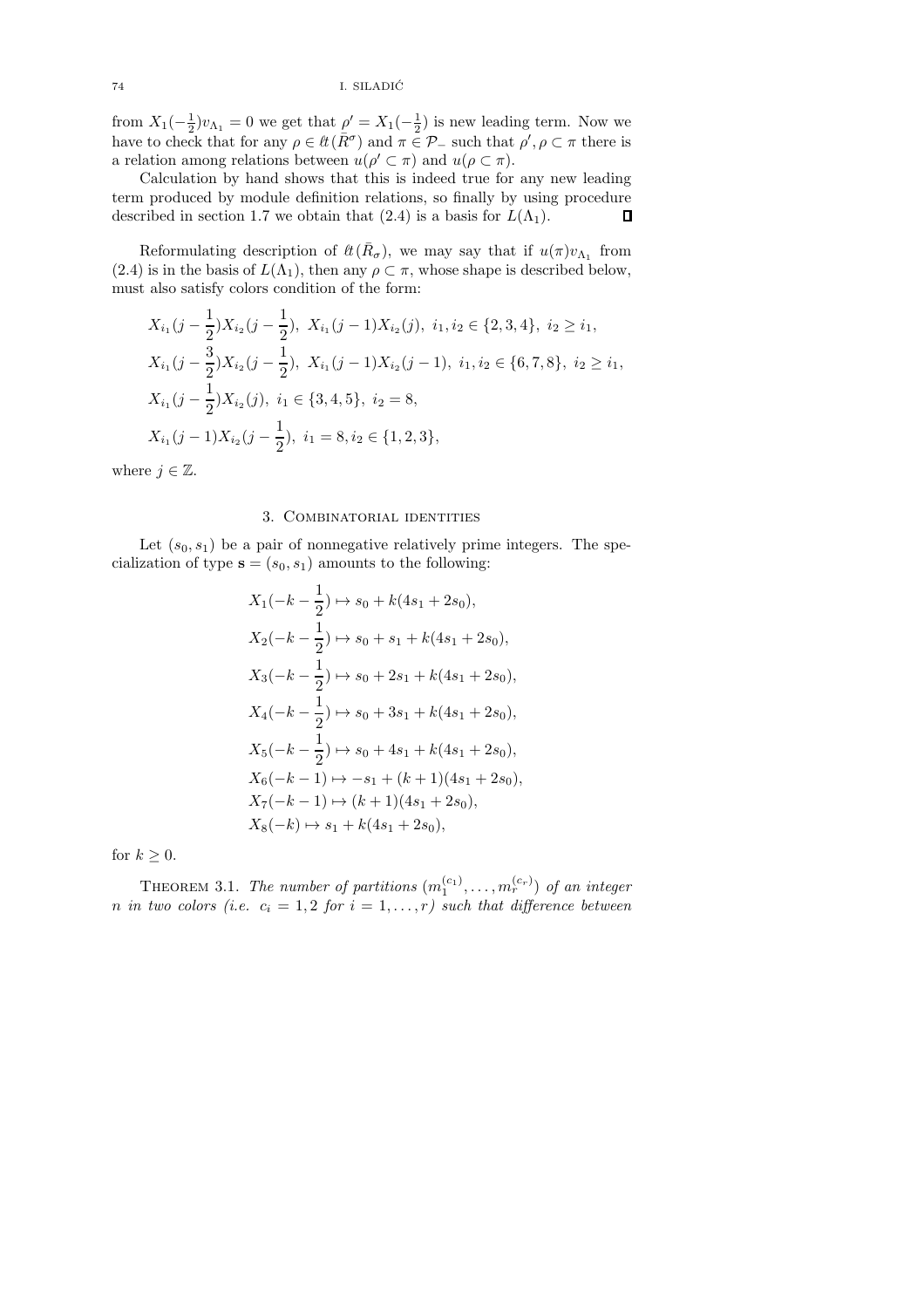two consecutive parts is at least 4 (i.e.  $m_{i+1}^{(c_{i+1})} - m_i^{(c_i)} \ge 4$ ) and

$$
m_i^{(2)} \equiv \pm 1 \mod 6, \ m_i^{(2)} > 1 \text{ for } i = 1, \dots, r,
$$
\n
$$
m_{i+1}^{(c_{i+1})} - m_i^{(c_i)} = 6 \Rightarrow c_{i+1} \neq 2 \text{ and } c_i \neq 2,
$$
\n
$$
m_{i+1}^{(c_{i+1})} - m_i^{(c_i)} = 5 \Rightarrow c_{i+1} \neq 2 \text{ or } c_i \neq 2,
$$
\n
$$
m_{i+1}^{(c_{i+1})} - m_i^{(c_i)} = 4 \Rightarrow c_{i+1} \neq 2 \text{ or } c_i \neq 2 \text{ and}
$$
\n
$$
m_{i+1}^{(c_{i+1})} + m_i^{(c_i)} \neq \pm 4 \mod 12
$$

is equal to the number of partitions of n in one color into parts congruent to  $\pm 1$  modulo 6.

PROOF. The specialization of type  $s = (1, 1)$  gives the character formula

$$
\operatorname{ch}_{(1,1)} L(\Lambda_1) = \prod_{n \equiv \pm 1 \bmod 6} \frac{1}{1 - q^n}.
$$

This specialization also gives

$$
X_1(-k - \frac{1}{2}) \mapsto (6k+1)^{(2)}, \t X_6(-k-1) \mapsto (6k+5)^{(1)},
$$
  
\n
$$
X_2(-k - \frac{1}{2}) \mapsto (6k+2)^{(1)}, \t X_7(-k-1) \mapsto (6k)^{(1)},
$$
  
\n
$$
X_3(-k - \frac{1}{2}) \mapsto (6k+3)^{(1)}, \t X_8(-k) \mapsto (6k+1)^{(1)},
$$
  
\n
$$
X_4(-k - \frac{1}{2}) \mapsto (6k+4)^{(1)},
$$
  
\n
$$
X_5(-k - \frac{1}{2}) \mapsto (6k+5)^{(2)},
$$

for  $k > 0$ . If we interpret difference R condition and initial condition in terms of this specialization, we get the list of forbidden parts in partitions. By forming a table with allowed differences and colors between consecutive parts, we get the Theorem.  $\Box$ 

PROOF OF THEOREM A. The specialization of type  $s = (2, 1)$  gives the character formula

$$
\operatorname*{ch}_{(2,1)} L(\Lambda_1) = \prod_{n \ge 1} (1 + q^{2n-1}).
$$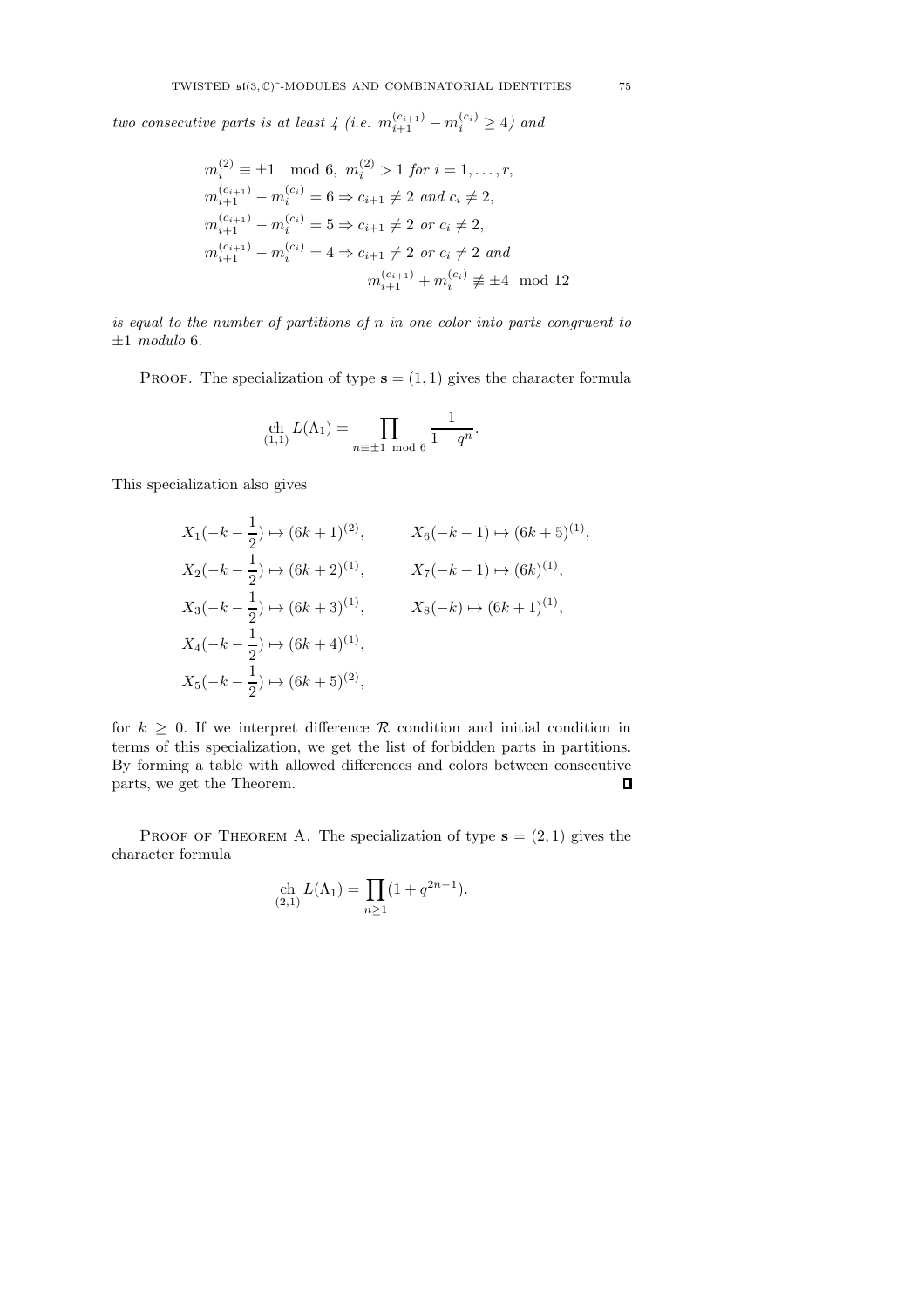On the other hand, we have that

$$
X_1(-k - \frac{1}{2}) \mapsto 8k + 2, \t X_6(-k - 1) \mapsto 8k + 7,
$$
  
\n
$$
X_2(-k - \frac{1}{2}) \mapsto 8k + 3, \t X_7(-k - 1) \mapsto 8k,
$$
  
\n
$$
X_3(-k - \frac{1}{2}) \mapsto 8k + 4, \t X_8(-k) \mapsto 8k + 1,
$$
  
\n
$$
X_4(-k - \frac{1}{2}) \mapsto 8k + 5,
$$
  
\n
$$
X_5(-k - \frac{1}{2}) \mapsto 8k + 6.
$$

Again, interpreting difference  $R$  condition and initial condition in the same way we did it in the proof of Theorem 3.1, we get the statement. way we did it in the proof of Theorem 3.1, we get the statement.

#### **REFERENCES**

- [A] G.E. Andrews, The theory of partitions, Encyclopedia of Mathematics and its Applications, Vol. 2, Addison-Wesley, Reading, 1976.
- [Bo] J. Borcea, Dualities, affine vertex operator algebras, and geometry of complex polynomials, Ph.D. dissertation, University of Lund, 1998.
- [C] S. Capparelli, A construction of the level 3 modules for the affine Lie algebra  $A_2^{(2)}$ and a new combinatorial identity of the Rogers–Ramanujan type, Trans. Amer. Math. Soc. 348 (1996), 481–501.
- [FHL] I. Frenkel, Y.-Z. Huang and J. Lepowsky, On axiomatic approaches to vertex operator algebras and modules, Mem. Amer. Math. Soc. 104 (1993), 64pp.
- [FZ] I. B. Frenkel and Y. Zhu, Vertex operator algebras associated to representations of affine and Virasoro algebras, Duke Math. J. 66 (1992), 123–168.
- [G] H. Göllnitz, Partitionen mit Differenzenbedingungen, J. Reine Angew. Math. 225 (1967), 154–190.
- [Li] H. Li, Local systems of vertex operators, vertex operator superalgebras and modules, J. Pure Appl. Algebra 109 (1996), 143–195.
- [Li2] H. Li, Local systems of twisted vertex operators, vertex operator superalgebras and twisted modules, in Moonshine, the Monster, and related topics, Amer. Math. Soc., Providence, 1996, 203–236.
- [LW] J. Lepowsky and R. L. Wilson, The structure of standard modules. I. Universal algebras and the Rogers–Ramanujan identities, Invent. Math. 77 (1984), 199–290.
- [K] V. G. Kac, Infinite dimensional Lie algebras, 3rd edition, Cambridge University Press, Cambridge, 1990.
- [MP1] A. Meurman and M. Primc, Annihilating ideals of standard modules of  $\mathfrak{sl}(2,\mathbb{C})^{\dagger}$  and combinatorial identities, Adv. in Math. 64 (1987), 177–240.
- [MP2] A. Meurman and M. Primc, Annihilating fields of standard modules of  $\mathfrak{sl}(2,\mathbb{C})^n$  and combinatorial identities, Mem. Amer. Math. Soc. 137 (1999), no. 652, 89pp.
- [MP3] A. Meurman and M. Primc, A basis of basic  $\mathfrak{sl}(3,\mathbb{C})^r$  module, Commun. Contemp. Math. 3 (2001), 593–614.
- [P1] M. Primc, Relations for annihilating fields of standard modules for affine Lie algebras, in Vertex Operator Algebras in Mathematics and Physics, American Mathematical Society, Providence, 2003, 169–187.